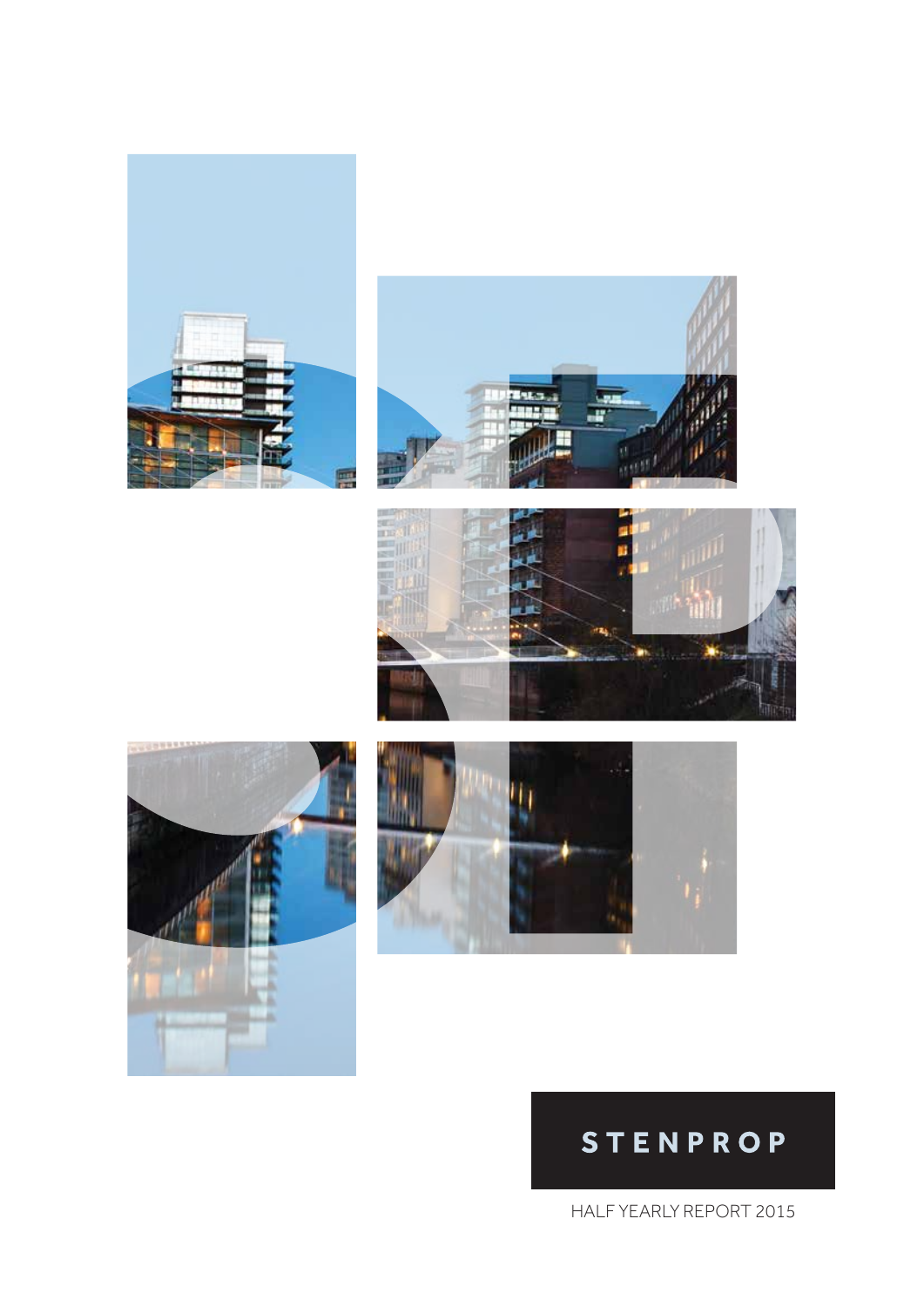

Stenprop Limited ("Stenprop" or "the Company" or "the Group") is a European property investment group focused on cultivating a diversified portfolio of quality investment properties delivering sustainable and growing earnings, distributions and capital growth to shareholders. Our existing portfolio is located primarily in major cities in the UK, Germany and Switzerland with an emphasis on commercial and retail assets. Stenprop is dual-listed on the Bermuda Stock Exchange and the Johannesburg Stock Exchange. We are experts in our field and are committed to the next phase of value enhancement for our shareholders.

(Incorporated in Bermuda) (Registration number 47031) BSX share code: STP.BH JSE share code: STP ISIN: BMG8465Y1093

## **CONTENTS**

| Highlights                                               | 1             |
|----------------------------------------------------------|---------------|
| Commentary                                               | $\mathcal{P}$ |
| Independent review report to Stenprop Limited            | 6             |
| Condensed consolidated statement of comprehensive income | 7             |
| Condensed consolidated statement of financial position   | 8             |
| Condensed consolidated statement of changes in equity    | 9             |
| Condensed consolidated statement of cash flow            | 10            |
| Notes to the condensed consolidated financial statements | 11            |
| Corporate information                                    | 29            |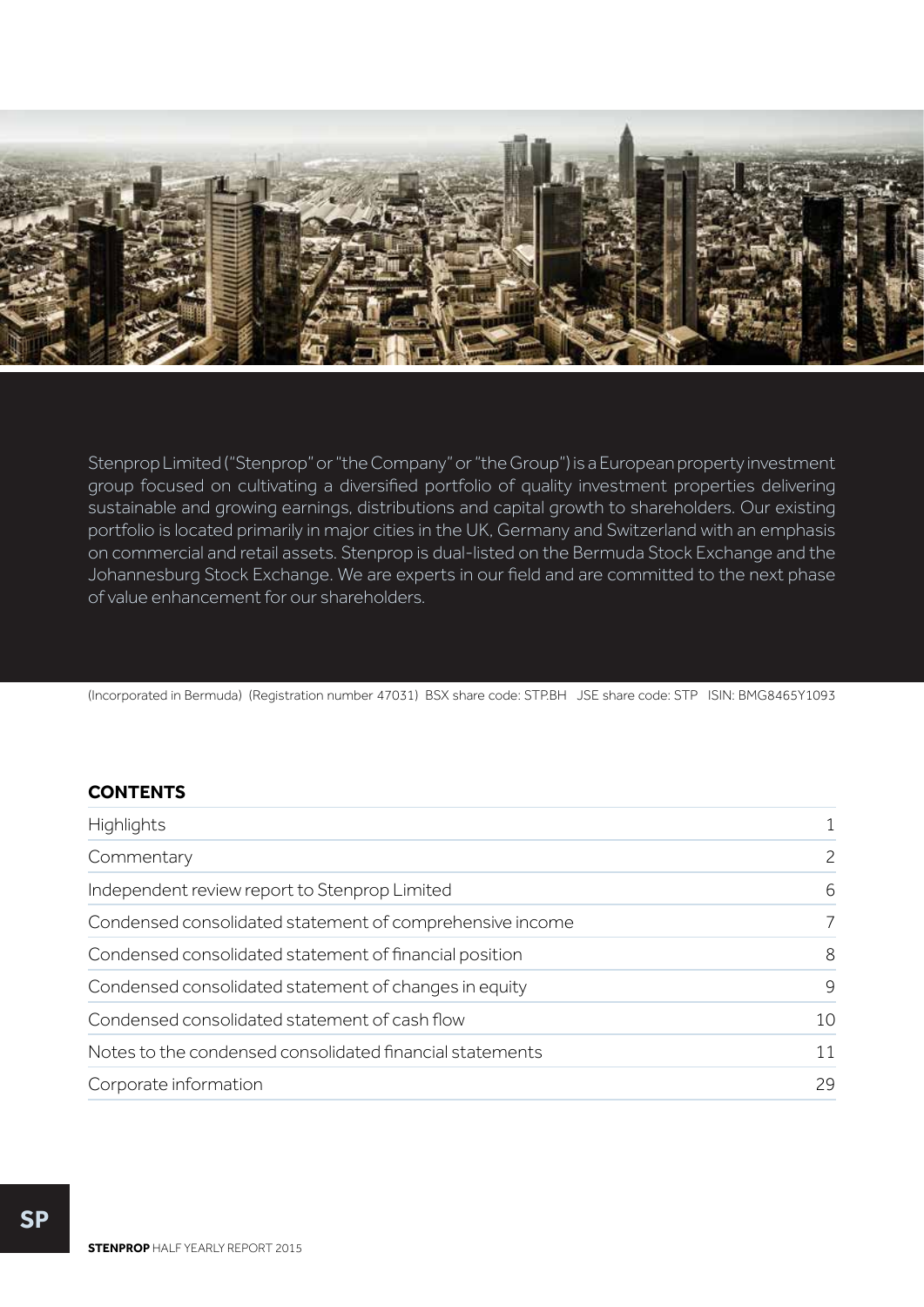## **HIGHLIGHTS FOR THE SIX MONTHS ENDED 30 SEPTEMBER 2015**

| 1.8%<br>€1.68<br>increase in<br><b>EPRA NAV</b><br>EPRA NAV<br>per share<br>per share<br>since year-end | <b>5.17 cents</b><br>diluted adjusted<br><b>EPRA earnings</b><br>per share | 5.5%<br>increase on the<br>pro forma $**$<br>diluted adjusted<br><b>EPRA EPS</b><br>at 2 October 2014 | 4.2 cents<br>interim dividend<br>per share<br>declared |
|---------------------------------------------------------------------------------------------------------|----------------------------------------------------------------------------|-------------------------------------------------------------------------------------------------------|--------------------------------------------------------|
|---------------------------------------------------------------------------------------------------------|----------------------------------------------------------------------------|-------------------------------------------------------------------------------------------------------|--------------------------------------------------------|

- Declaration of interim dividend on 25 November 2015 of 4.2 cents per share for the six months ended 30 September 2015, payable with a scrip alternative on 28 January 2016.
- Diluted adjusted EPRA EPS<sup>\*</sup> of 5.17 cents for the period ended 30 September 2015 representing a 5.5% increase on the pro forma\*\* diluted adjusted EPRA EPS at 2 October 2014. Diluted IFRS EPS was 9.86 cents.
- EPRA net asset value per share of  $£1.68$ , an increase of 1.8% since the year-end. IFRS net asset value per share was €1.62 per share.
- Completion in May 2015 of the acquisition of a 50% interest in 25 Argyll Street, a multi-let office building located in London's West End, based on a purchase price of the property of £75 million (€101.2 million).
- Completion of refinancing of £64.6 million (€87.1 million) of debt on two London properties in May 2015.
- Completion in August 2015 of the acquisition of the Hermann Quartier retail centre in Berlin at a purchase price of €22.7 million.
- Migration to the JSE's Main Board with effect from 5 October 2015.
- Notarisation in June 2015 of the Victoria retail centre in Berlin at a purchase price of €20.6 million, with completion on 24 November 2015.

<sup>\* &</sup>quot;EPRA" means European Public Real Estate Association. "EPS" means earnings per share.

<sup>\*\*</sup> Pro forma means calculated as if the purchase of the property companies forming part of the Stenham Transaction had completed on 1 April 2014.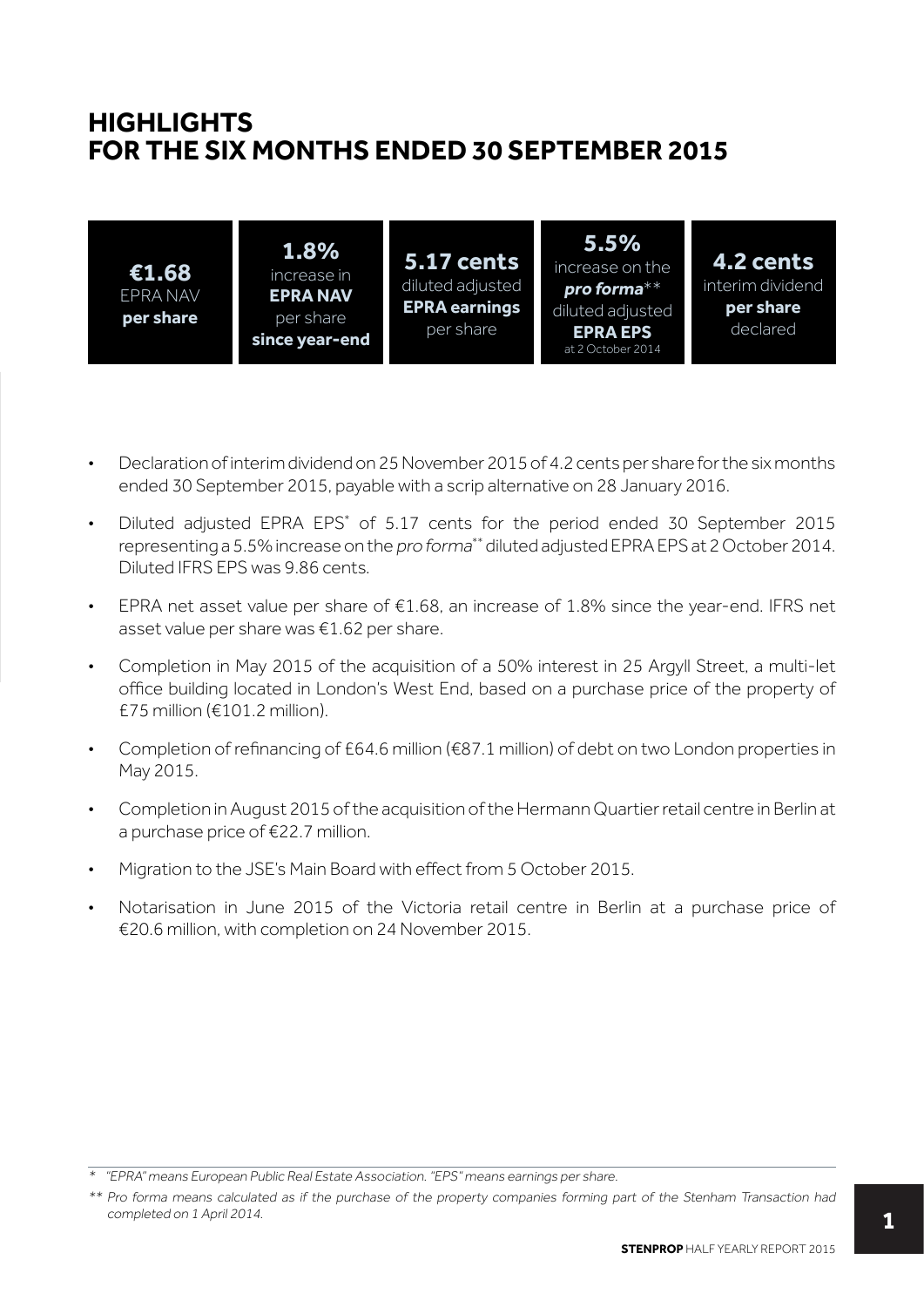## **COMMENTARY**

Stenprop is pleased to announce its consolidated results for the first half of the financial year.

## **INVESTMENT STRATEGY**

Stenprop currently focuses on property investment in the United Kingdom, Germany and Switzerland with an emphasis on commercial and retail assets. Its objective is to cultivate a diversified portfolio of quality investment properties delivering sustainable and growing earnings, distributions and capital growth to shareholders. Stenprop does not generally pursue development exposure other than value add asset management and related development of existing assets to protect and improve capital values. It intends to distribute most of its earnings which are available for distribution on a bi-annual basis.

## **BUSINESS REVIEW**

### **Portfolio summary**

Stenprop has an interest in 56 properties valued at €907 million<sup>1</sup>, with 44% in the United Kingdom, 39% in Germany and 17% in Switzerland (by value). The portfolio, which has a gross lettable area of

### **Top six properties by value as at 30 September 2015**

approximately  $266,000<sup>1</sup>$  m<sup>2</sup> and gross annual rent of €58.6 million<sup>1</sup>, is predominantly in the office and retail sectors which account for 51% and 35% of rental income respectively.

Six properties accounts for 60% of the total portfolio asset value. The value of the three Central London properties accounts for 30% of the total portfolio asset value.

### **Acquisitions**

On 20 May 2015, the Group acquired a 50% interest in Regent Arcade House Holdings Limited ("RAHHL"), which owns the property known as 25 Argyll Street. The acquisition cost was £18.9 million which was based on a valuation of the property of £75 million. RAHHL refinanced the property with an interest only bank loan of £37.5 million at an all-in rate of 2.974% per annum and a term of five years.

The acquisition of a shopping centre known as Hermann Quartier for a purchase price of €22.7 million completed on 24 August 2015. The property is on a high street location of Berlin's central suburb of Neukölln with excellent public transport links,

| <b>Property</b>             | <b>Market</b><br>value<br>(€'million) | Ownership<br><b>interest</b><br>(%) | <b>Sector</b>    | <b>Lettable</b><br>area<br>(m <sup>2</sup> ) | <b>Annualised</b><br>gross rental<br>$(\epsilon$ 'million) | Weighted<br>average<br>unexpired<br>lease term<br>(years) |
|-----------------------------|---------------------------------------|-------------------------------------|------------------|----------------------------------------------|------------------------------------------------------------|-----------------------------------------------------------|
| Bleichenhof<br>Hamburg      | 121.9                                 | 94.9                                | <b>Mixed use</b> | 21,721                                       | 6.12                                                       | 4.3                                                       |
| Pilgrim Street<br>London    | 112.3                                 | 100.0                               | Office           | 9,719                                        | 6.06                                                       | 5.4                                                       |
| Euston House<br>London      | 99.1                                  | 100.0                               | <b>Office</b>    | 9,974                                        | 5.19                                                       | 5.3                                                       |
| Trafalgar Court<br>Guernsey | 82.8                                  | 100.0                               | <b>Office</b>    | 10,565                                       | 5.86                                                       | 11.6                                                      |
| Nova Eventis<br>Leipzig     | $267.7^2$                             | 28.4                                | <b>Retail</b>    | 95,472                                       | 5.88                                                       | 3.7                                                       |
| Argyll Street<br>London     | 111.3                                 | 50.0                                | <b>Office</b>    | 5,941                                        | 5.05                                                       | 3.4                                                       |
| Total                       | 795.1                                 |                                     |                  | 153,392                                      | 34.16                                                      | 5.7                                                       |

1 Includes Stenprop's share of the properties held within the associate and joint venture investments and the Victoria Centre, Berlin which completed on 24 November 2015.

2 Nova Eventis valuation excluding selling costs assumed at 1%.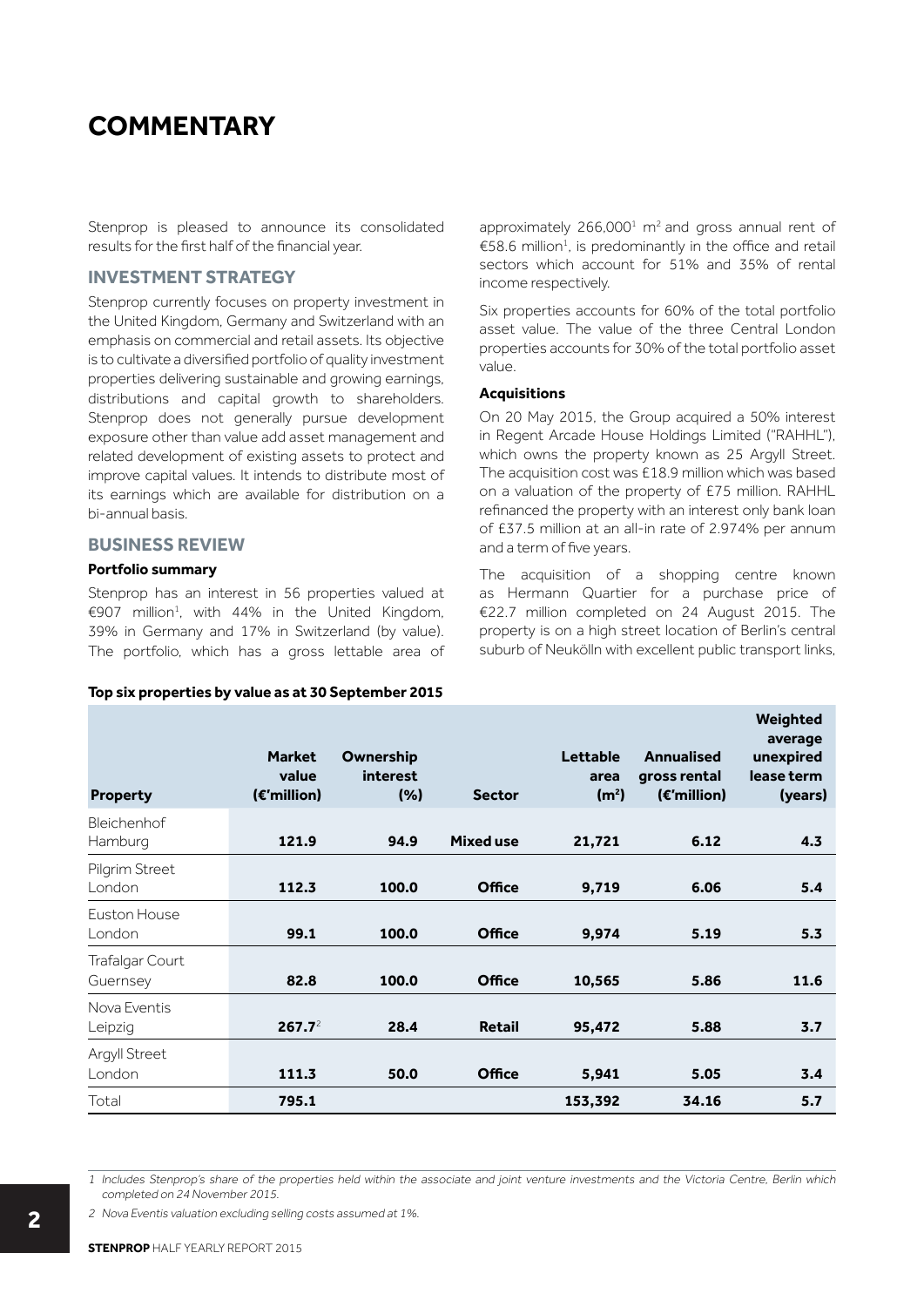including an underground station inside the shopping centre. The property is anchored by strong tenants including Kaiser's, DM and Netto. The return on equity on this investment exceeded 7.5% per annum at inception.

The purchase of the Victoria shopping centre for €20.6 million was notarised on 18 June 2015 and completed on 24 November 2015. The property is located in the Lichtenberg district of Berlin, approximately 15 minutes by underground from the city centre and is comprised of two buildings. The investment is anchored by Kaufland (a hypermarket chain) on a new 17 year lease. The return on equity on this investment exceeded 8% per annum at inception.

## **FINANCIAL REVIEW**

### **Earnings**

The basic earnings attributable to ordinary shareholders for the six-month period to 30 September 2015 were €27.3 million (2014 pro forma: €9.2 million). This equates to a diluted IFRS EPS of 9.86 cents (2014 pro forma: 3.69 cents). Headline earnings were €13.5 million (2014 pro forma: €11.2 million) equating to diluted headline EPS of 4.88 cents (2014 pro forma: 4.48 cents).

In accordance with reporting standards widely adopted across the real estate industry in Europe, the directors feel it is appropriate and useful, in addition to providing the IFRS disclosed earnings, to also disclose EPRA<sup>3</sup> earnings. Adjusted EPRA earnings attributable to shareholders were €14.3 million (2014 pro forma: €12.2 million), equating to diluted adjusted EPRA EPS of 5.17 cents (2014 pro forma: 4.90 cents). This represents a 5.5% increase on the pro forma diluted adjusted EPRA EPS at 2 October 2014.

Management fee income relates to fees earned by the management companies on management and administration services provided to certain managed property syndicates and funds, the assets of which did not form part of the Stenham Transaction. During the period the Group earned fees relating to the disposal of assets held by managed syndicates of €0.7 million. Ongoing management fees made up the balance of the management fee income which totalled €1.8 million for the six month period.

Management fee income is a source of income that will diminish over time.

### **Dividends**

On 25 November 2015, the directors declared a dividend of 4.2 cents per share, relating to the six months to 30 September 2015. The directors intend to offer shareholders the option to receive in respect of all or part of their Stenprop shareholding either a scrip dividend by way of an issue of new Stenprop shares, or a cash dividend. An announcement containing details of the dividend, the timetable and the scrip dividend will be made on 11 December 2015. The record date for the dividend is 22 January 2016 and the dividend payment date is 28 January 2016.

On 11 June 2015, the Company announced a final distribution of 4.2 cents per share in respect of the year ended 31 March 2015 and offered shareholders the option to receive either a scrip dividend by way of an issue of new Stenprop shares credited as fully paid up, or a cash dividend. On 13 July 2015, the Company announced a 29.48% take up of the scrip dividend, for which 2,257,894 new Stenprop shares were issued.

### **Balance sheet**

The IFRS (basic and diluted) net asset value per share at 30 September 2015 was €1.62 (2014 pro forma: €1.41).

As is the case with regard to the disclosure of EPRA earnings, the directors feel that it is appropriate and useful, in addition to IFRS NAV, to also disclose EPRA NAV. The diluted EPRA NAV per share at 30 September 2015 was €1.67 (2014 pro forma: €1.46). This represents a 1.2% increase on 31 March 2015 diluted EPRA NAV per share of €1.65.

## **Foreign exchange**

Foreign exchange markets have been relatively volatile over the six-month period under review. Euro rates against Sterling at the start of April were £1:€1.36 and reached over £1:€1.44 before ending the period on £1:€1.35. Foreign exchange volatility has also been seen with the Swiss Franc which began the period at CHF1:€0.96 and ended the period at CHF1: €0.91. The Euro has weakened against both Sterling and the Swiss Franc since 30 September 2015.

<sup>3</sup> The European Public Real Estate Association ("EPRA") issued Best Practices Policy Recommendations in December 2014, which provide guidelines for performance measures relevant to real estate companies. Their recommended reporting standards are widely applied across this market, aiming to bring consistency and transparency to the sector. The EPRA earnings measure is intended to show the level of recurring earnings from core operational activities with the purpose of highlighting the Group's underlying operating results from its property rental business and an indication of the extent to which current dividend payments are supported by earnings. The measure excludes unrealised changes in the value of investment properties, gains or losses on the disposal of properties and other items that do not provide an accurate picture of the Group's underlying operational performance. The measure is considered to accurately capture the long-term strategy of the Group, and is an indication of the sustainability of dividend payments.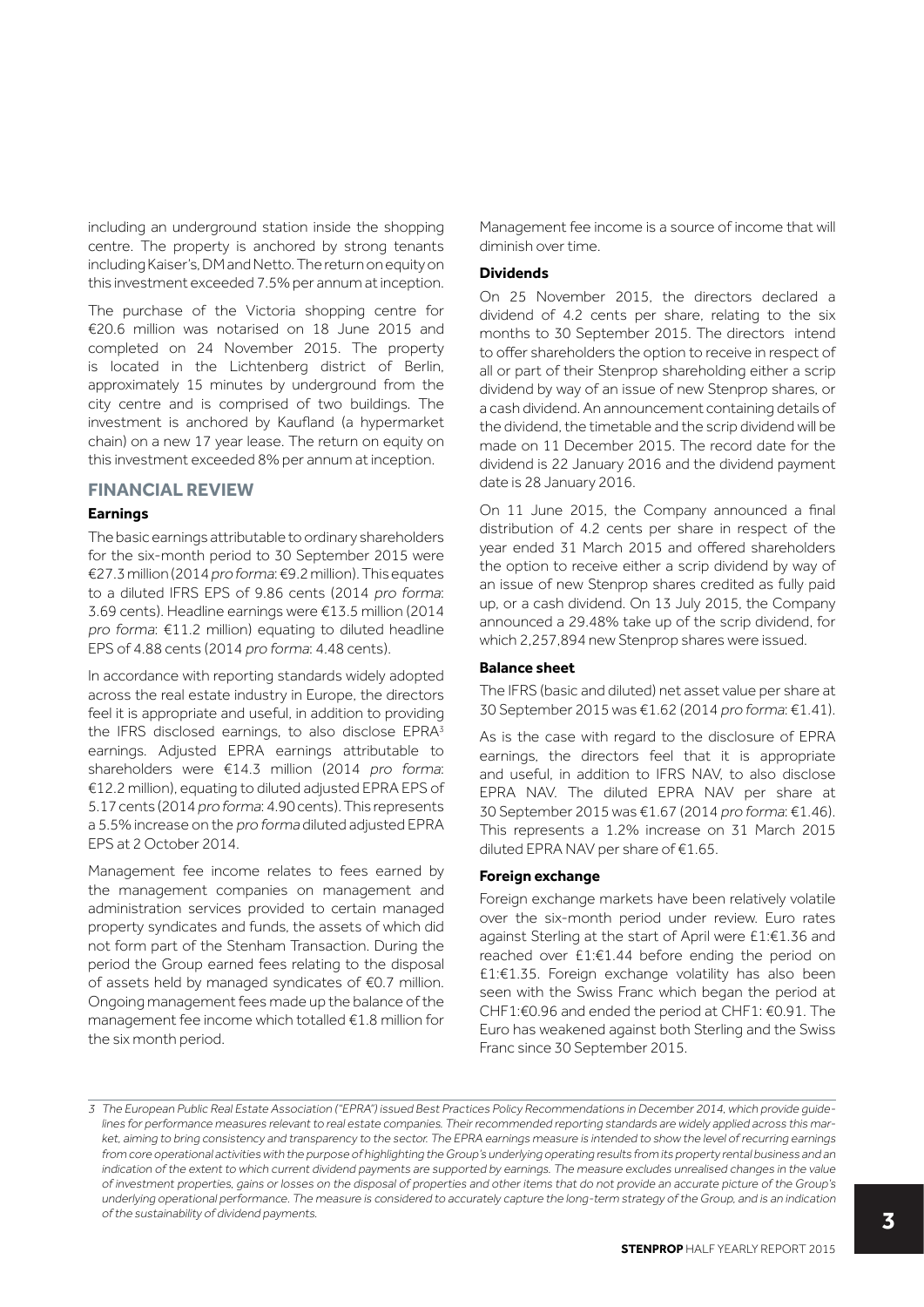## **COMMENTARY** CONTINUED

Stenprop's diversification across the UK, Germany and Switzerland provides a natural spread of currencies. It remains our policy not to hedge currencies and to maintain this multi-currency exposure.

## **PORTFOLIO VALUATION**

On a like for like basis, the valuation of the portfolio increased by €18 million (including the Company's share of joint ventures and associates), driven largely by the continuing strength of the prime office sector in London. The investment property balance has increased as a result of the purchase of Hermann Quartier for €22.7 million which completed at the end of August 2015.

### **United Kingdom**

The UK portfolio (excluding 25 Argyll Street discussed separately below) was independently valued at £256.9 million, an increase of 4.5% on the year end valuations on a like for like basis. The strong growth in rental and capital values in central London is driven by a continued shortage of office supply which has seen these assets increase in value by £11.0 million over the period.

## **Germany**

The German portfolio (excluding associates and joint ventures) was independently valued at €218.8 million. On a like for like basis and excluding the Hermann Quartier Berlin retail shopping centre acquired in August 2015, property values rose by 2.2%. This was driven by a €2 million increase at the Bleichenhof mixed use property in Hamburg with a further €2 million increase seen at our portfolio of 14 Aldi properties.

## **Switzerland**

The Swiss portfolio was independently valued at CHF171.4 million, a 2% decrease on the year-end valuation of CHF175.0 million. This was driven by two properties, the most notable being at Lugano where we are engaged in a repositioning of the property. Two of the main tenant leases expire shortly and we are in negotiations with a national retailer to potentially take a new lease over the entire building. The valuation has reduced by CHF2.6 million to take account of this. When the repositioning is complete we expect the value to increase materially.

### **Joint ventures and associates**

The Care Homes portfolio valuation of €33.6 million remains broadly unchanged at the end of the period. The portfolio was valued at €33.4 million as at 31 March 2015 and remains fully let.

The property valuation of 25 Argyll Street, in which Stenprop holds a 50% interest has increased by 10% since its acquisition.

The Nova Eventis shopping centre in Leipzig, in which Stenprop holds a 28.42% interest, was valued at €267.7 million (excluding assumed selling costs of 1%), a 2.7% reduction over the year-end valuation of €275 million.

### **Capital management**

The value of the property portfolio as at 30 September 2015, including the Group's share of associate and joint venture properties, was €886.6 million (excluding the Victoria Centre which completed on 24 November 2015). Bank debt at the same date was €465.2 million resulting in an average loan to value ratio of 52.4%, down from 53.8% at year end. Stenprop is targeting an average loan to value ratio of 50%.

The weighted average debt maturity stood at 2.8 years at 30 September 2015 compared with 2.2 years at the year-end and reflecting the refinancing activities undertaken in the period and detailed below. Annual amortisation payments since the year end remain unchanged in Germany and Switzerland but have been

<sup>4</sup> The objective of the EPRA NAV measure is to highlight the fair value of net assets on an ongoing, long-term basis. EPRA NAV is used as a reporting measure to better reflect underlying net asset value attributable to shareholders. Assets and liabilities that are not expected to crystallise in normal circumstances such as the fair value of financial derivatives and deferred taxes on property valuation surpluses are therefore excluded. The EPRA measure thus takes into account the fair value of assets and liabilities as at the balance sheet date, other than fair value adjustments to financial instruments, deferred tax and goodwill. As the Group has adopted fair value accounting for investment property per IAS 40, adjustments to reflect the EPRA NAV include only those relating to the revaluation of financial instruments and deferred tax.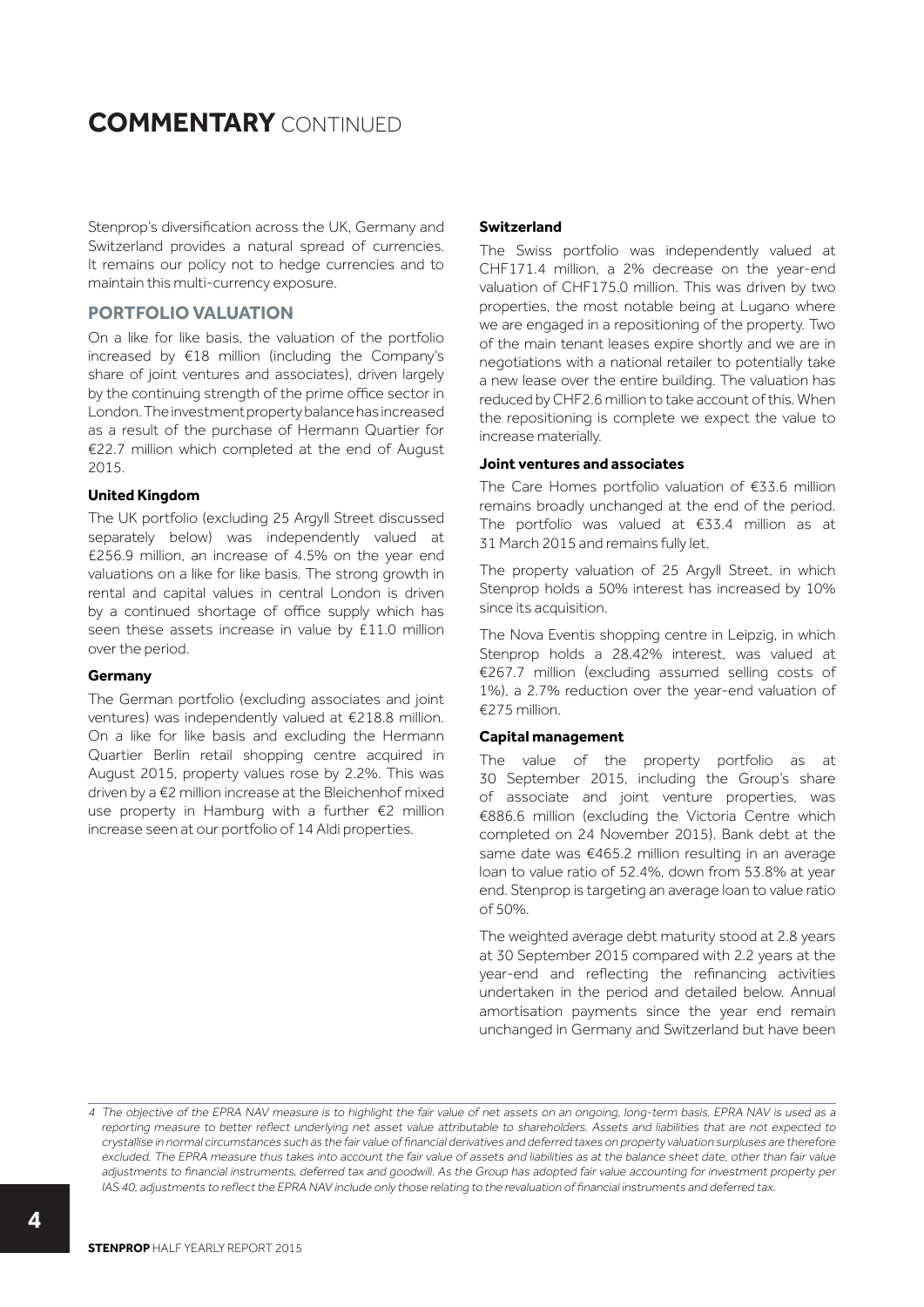reduced in the UK to £0.7 million following the refinancing at our Euston House and Pilgrim Street properties, resulting in total annual amortisation payments of €7.2 million. The all-in contracted weighted average cost of debt dropped to 2.86% from 3.07% at 31 March 2015. After taking into account the amortisation of the swap contract liabilities acquired by Stenprop as part of the Stenham Transaction, the effective weighted average cost of debt at 30 September 2015 was 2.44%.

As previously reported, on 8 May 2015, the property known as Euston House was refinanced on favourable terms with a five year loan to May 2020. The new facility of £27.5 million is interest only. A five year interest rate swap agreement was entered into to fix the interest rate at an all-in rate of 3.02% per annum (previous facility: 4.54%). The Group incurred costs of £0.4 million to break the former swap agreement.

On 29 May 2015, also as previously reported, the Group extended the existing bank loan (which was due to expire in March 2016), on the property known as Pilgrim Street on favourable terms until March 2019. With effect from signature, the loan became interest only. An interest rate swap agreement was entered into to fix the interest rate for the period from the prior termination date, being 23 March 2016, until the new termination date, at an all-in rate of 2.90% per annum. An existing swap agreement results in an all-in rate of 4.11% until 23 March 2016. The previous all-in rate on the loan was 4.96%.

### **Subsequent events**

As announced on 25 September 2015, the JSE approved the transfer of Stenprop's listing from the JSE's AltX to the JSE's Main Board with effect from Monday, 5 October 2015. The transfer will not affect the Company's current listing on the Bermuda Stock Exchange.

On 24 November 2015, Stenprop completed the acquisition of the Victoria shopping centre for €20.6 million.

## **Prospects**

As announced on SENS in the Forecast Financial Information announcement published on 14 August 2015, the Group expected adjusted diluted EPRA earnings per share for the year ended 31 March 2016 of 10.32 cents per share. We remain on track to achieve our forecast. However, fluctuations in exchange rates used in our forecast<sup>5</sup> will impact earnings.

This general forecast has been based on the Group's forecasts and has not been reported on by the external auditors.

5 Exchange rates used in the forecast were £1:€1.42 and CHF1:€0.96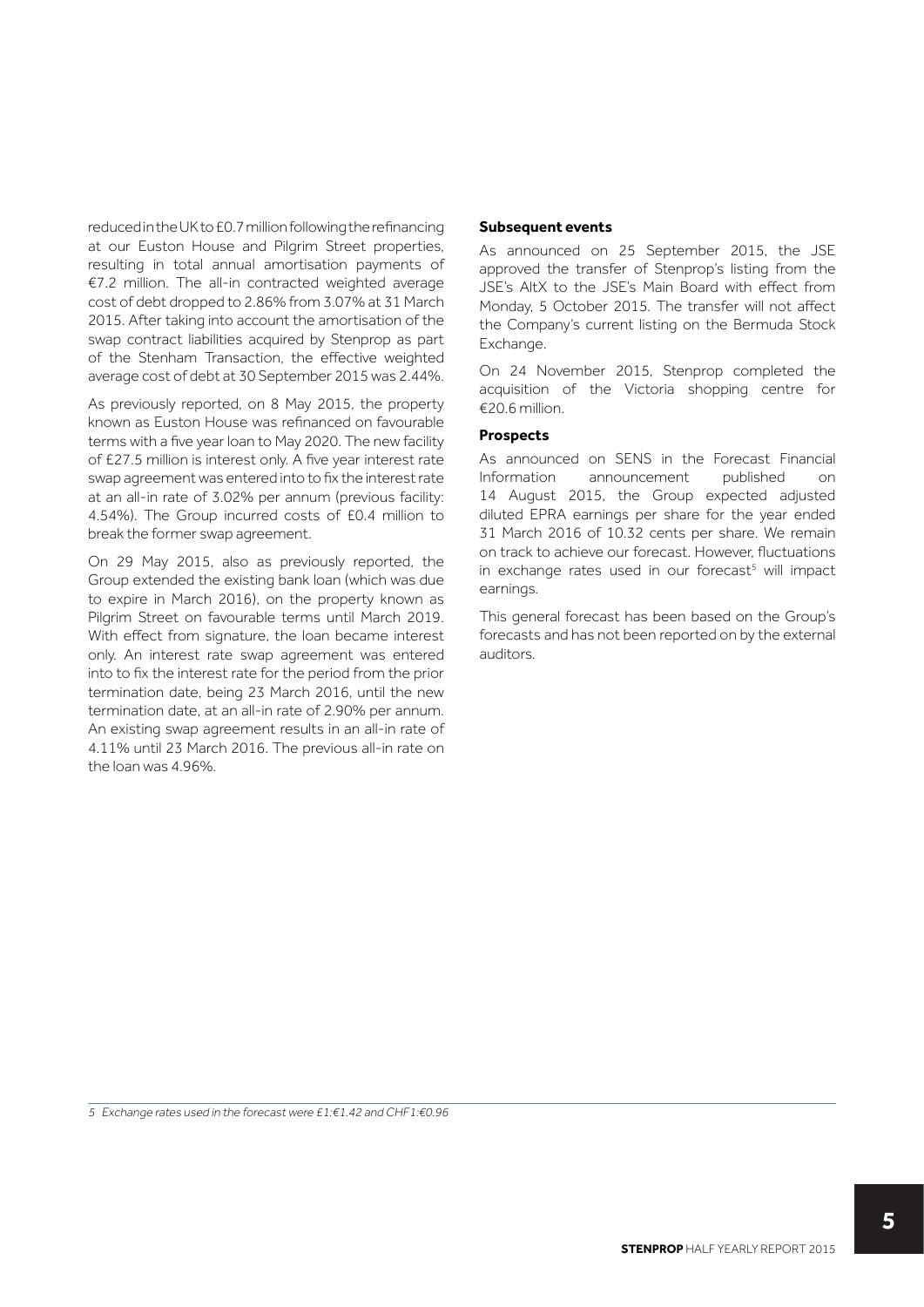## **INDEPENDENT REVIEW REPORT TO STENPROP LIMITED**

We have been engaged by the Company to review the condensed set of financial statements in the half-yearly financial report for the six months ended 30 September 2015 which comprises the condensed consolidated income statement, the condensed consolidated statement of financial position, the condensed consolidated statement of changes in equity, the condensed consolidated cash flow statement and related notes. We have read the other information contained in the half-yearly financial report and considered whether it contains any apparent misstatements or material inconsistencies with the information in the condensed set of financial statements.

This report is made solely to the company in accordance with International Standard on Review Engagements (UK and Ireland) 2410 "Review of Interim Financial Information Performed by the Independent Auditor of the Entity" issued by the Auditing Practices Board. Our work has been undertaken so that we might state to the company those matters we are required to state to it in an independent review report and for no other purpose. To the fullest extent permitted by law, we do not accept or assume responsibility to anyone other than the company, for our review work, for this report, or for the conclusions we have formed.

### **Directors' responsibilities**

The half-yearly financial report is the responsibility of, and has been approved by, the directors. The directors are responsible for preparing the half-yearly financial report in accordance with the Listings Requirements of the Johannesburg Stock Exchange.

As disclosed in note 1, the annual financial statements of the Group are prepared in accordance with IFRSs as issued by the International Accounting Standards Board. The condensed set of financial statements included in this half-yearly financial report has been prepared in accordance with International Accounting Standard 34, "Interim Financial Reporting," as issued by the International Accounting Standards Board.

### **Our responsibility**

Our responsibility is to express to the Company a conclusion on the condensed set of financial statements in the half-yearly financial report based on our review.

#### **Scope of review**

We conducted our review in accordance with International Standard on Review Engagements (UK and Ireland) 2410 "Review of Interim Financial Information Performed by the Independent Auditor of the Entity" issued by the Auditing Practices Board for use in the United Kingdom. A review of interim financial information consists of making inquiries, primarily of persons responsible for financial and accounting matters, and applying analytical and other review procedures. A review is substantially less in scope than an audit conducted in accordance with International Standards on Auditing (UK and Ireland) and consequently does not enable us to obtain assurance that we would become aware of all significant matters that might be identified in an audit. Accordingly, we do not express an audit opinion, but we will issue a review report addressed to the members of the entity. In order to comply with Rule 8.60 of the JSE Listings Requirements, this review report will be referred to in the interim financial information and will be made available by the Company for inspection at its registered office.

### **Conclusion**

Based on our review, nothing has come to our attention that causes us to believe that the condensed set of financial statements in the half-yearly financial report for the six months ended 30 September 2015 is not prepared, in all material respects, in accordance with International Accounting Standard 34 as issued by the International Accounting Standards Board.

### **Deloitte LLP**

Chartered Accountants Guernsey 25 November 2015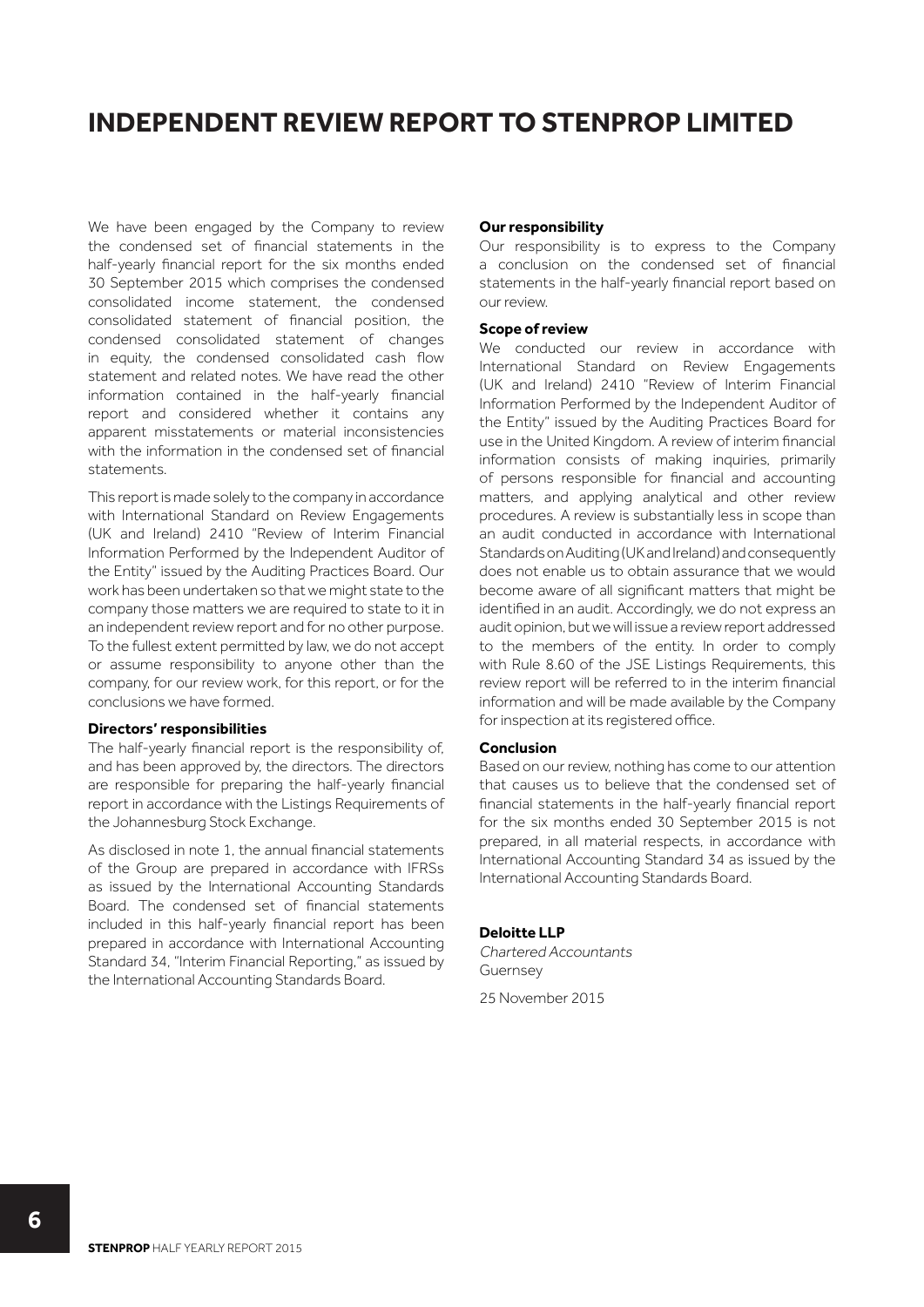## **CONDENSED CONSOLIDATED STATEMENT OF COMPREHENSIVE INCOME**

|                                                                                         |      |                | <b>Unaudited</b><br>for the<br>six months<br>ended<br>30 September<br>2015 | *Restated<br>Unaudited<br>for the<br>six months<br>ended<br>30 September<br>2014 | **Pro forma<br>Unaudited<br>for the<br>six months<br>ended<br>2 October<br>2014 |
|-----------------------------------------------------------------------------------------|------|----------------|----------------------------------------------------------------------------|----------------------------------------------------------------------------------|---------------------------------------------------------------------------------|
|                                                                                         | Note |                | €'000                                                                      | €'000                                                                            | €'000                                                                           |
| Net rental income<br>Management fee income                                              |      | 3              | 19,625                                                                     | 1,705                                                                            | 16,382<br>67                                                                    |
| Operating costs                                                                         |      | $\overline{4}$ | 1,786<br>(4,650)                                                           | (360)                                                                            | (2,602)                                                                         |
| Net operating income                                                                    |      |                | 16,761                                                                     | 1,345                                                                            | 13,847                                                                          |
|                                                                                         |      | 8              |                                                                            |                                                                                  |                                                                                 |
| Fair value movement of investment properties<br>Reversal of provision for selling costs |      |                | 11,982                                                                     | 1.305                                                                            | 12,497<br>5.612                                                                 |
| Investment in associates                                                                |      | 9              | (1,016)                                                                    |                                                                                  | 1.161                                                                           |
| Investment in joint ventures                                                            | 10   |                | 6,410                                                                      |                                                                                  | 1,108                                                                           |
| Impairment of notional goodwill                                                         |      |                |                                                                            |                                                                                  | (19, 374)                                                                       |
| <b>Profit from operations</b>                                                           |      |                | 34,137                                                                     | 2,650                                                                            | 14,851                                                                          |
| Other gains and losses                                                                  |      |                |                                                                            | 15                                                                               | 23                                                                              |
| Net (loss)/gain from fair value of financial liabilities                                |      |                | (180)                                                                      |                                                                                  | 214                                                                             |
| Net finance costs                                                                       |      |                | (5, 577)                                                                   | (279)                                                                            | (5,051)                                                                         |
| Net foreign exchange gain                                                               |      |                | 81                                                                         |                                                                                  |                                                                                 |
| Profit for the period before taxation                                                   |      |                | 28,461                                                                     | 2.386                                                                            | 10,037                                                                          |
| Taxation                                                                                |      |                | (1,030)                                                                    | (156)                                                                            | (774)                                                                           |
| Profit for the period after taxation                                                    |      |                | 27,431                                                                     | 2,230                                                                            | 9.263                                                                           |
| Profit attributable to:                                                                 |      |                |                                                                            |                                                                                  |                                                                                 |
| Equity holders                                                                          |      |                | 27,254                                                                     | 2,230                                                                            | 9.188                                                                           |
| Non-controlling interest                                                                |      |                | 177                                                                        |                                                                                  | 75                                                                              |
| Other comprehensive income                                                              |      |                |                                                                            |                                                                                  |                                                                                 |
| Items that may be reclassified subsequently to profit or loss:                          |      |                |                                                                            |                                                                                  |                                                                                 |
| Fair value movement on interest rate swaps                                              |      |                | 519                                                                        | 13                                                                               | 13                                                                              |
| Foreign currency translation reserve                                                    |      |                | (6, 539)                                                                   | 1,283                                                                            | 2,648                                                                           |
| Total comprehensive profit for the period                                               |      |                | 21,411                                                                     | 3,526                                                                            | 11,924                                                                          |
| Total comprehensive profit attributable to:                                             |      |                |                                                                            |                                                                                  |                                                                                 |
| Equity holders                                                                          |      |                | 21,234                                                                     | 3,526                                                                            | 11,899                                                                          |
| Non-controlling interest                                                                |      |                | 177                                                                        |                                                                                  | 25                                                                              |
| <b>Earnings per share</b>                                                               |      |                |                                                                            |                                                                                  |                                                                                 |
| <b>IFRS EPS</b><br>(cents)                                                              |      | 5              | 9.88                                                                       | 13.95                                                                            | 3.69                                                                            |
| Diluted IFRS EPS<br>(cents)                                                             |      | 5              | 9.86                                                                       | 13.95                                                                            | 3.69                                                                            |
| EPRA EPS<br>(cents)                                                                     |      | 5              | 4.81                                                                       | 5.79                                                                             | 4.39                                                                            |
| Diluted EPRA EPS<br>(cents)<br>Adjusted EPRA EPS<br>(cents)                             |      | 5<br>5         | 4.80<br>5.18                                                               | 5.79<br>5.79                                                                     | 4.39<br>4.91                                                                    |
| Diluted adjusted EPRA EPS<br>(cents)                                                    |      | 5              | 5.17                                                                       | 5.79                                                                             | 4.90                                                                            |

\* The comparatives have been restated to reflect the change in presentational and functional currency, see note 1.

\*\* Readers are referred to note 1 where the basis of preparation of the pro forma information is explained.

Results derive from continuing operations.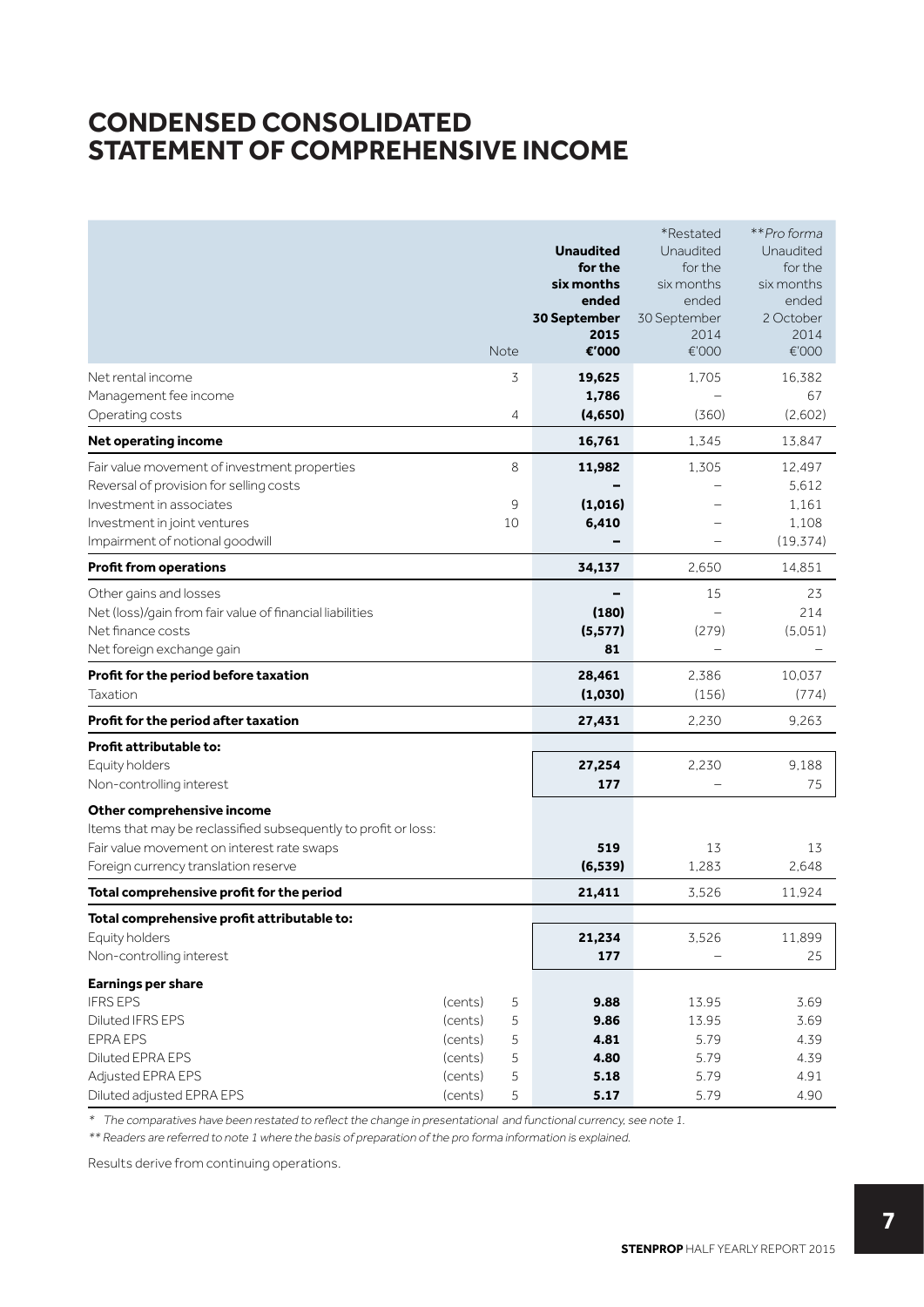## **CONDENSED CONSOLIDATED STATEMENT OF FINANCIAL POSITION**

|                                                                 |                | <b>Unaudited</b><br>as at<br>30 September<br>2015 | Audited<br>as at<br>31 March<br>2015 | **Pro forma<br>Unaudited<br>as at<br>2 October<br>2014 |
|-----------------------------------------------------------------|----------------|---------------------------------------------------|--------------------------------------|--------------------------------------------------------|
|                                                                 | Note           | €'000                                             | €'000                                | €'000                                                  |
| <b>ASSETS</b>                                                   |                |                                                   |                                      |                                                        |
| Investment properties                                           | 8              | 722,117                                           | 695,196                              | 614,089                                                |
| Investment in associates                                        | 9              | 38,085                                            | 39,652                               | 35,113                                                 |
| Investment in joint ventures                                    | 10             | 39,610                                            | 8,506                                | 8,948                                                  |
| Investments                                                     |                |                                                   |                                      | 314                                                    |
| Other debtors                                                   |                | 7,500                                             | -                                    |                                                        |
| Property, plant and equipment                                   |                | 3                                                 | 2                                    | 10                                                     |
| <b>Total non-current assets</b>                                 |                | 807,315                                           | 743,356                              | 658,474                                                |
| Cash and cash equivalents                                       |                | 45,420                                            | 80,430                               | 44,532                                                 |
| Accounts receivable                                             |                | 2,363                                             | 2,634                                | 2,944                                                  |
| Other debtors                                                   |                | 2,259                                             | 3,910                                | 546                                                    |
| Prepayments                                                     |                | 1,658                                             | 1,519                                | 411                                                    |
| <b>Total current assets</b>                                     |                | 51,700                                            | 88,493                               | 48,433                                                 |
| <b>Total assets</b>                                             |                | 859,015                                           | 831,849                              | 706,907                                                |
| <b>EQUITY AND LIABILITIES</b>                                   |                |                                                   |                                      |                                                        |
| <b>Capital and reserves</b>                                     |                |                                                   |                                      |                                                        |
| Share capital                                                   | 7              |                                                   |                                      |                                                        |
| Share premium                                                   | $\overline{7}$ | 385,036                                           | 374,127                              | 339,898                                                |
| Equity reserve                                                  |                | 303                                               |                                      |                                                        |
| Retained earnings                                               |                | 53,162                                            | 37,561<br>22,143                     | 11,945<br>66                                           |
| Foreign currency translation reserve<br>Cash flow hedge reserve |                | 15,604                                            | (519)                                | (80)                                                   |
|                                                                 |                |                                                   |                                      |                                                        |
| Total equity attributable to equity shareholders                |                | 454,105                                           | 433,312                              | 351,829                                                |
| <b>Non-controlling Interest</b>                                 |                | 1,992                                             | 1,815                                | 1,750                                                  |
| <b>Total equity</b>                                             |                | 456,097                                           | 435,127                              | 353,579                                                |
| <b>Non-current liabilities</b>                                  |                |                                                   |                                      |                                                        |
| Bank loans<br>Derivative financial instruments                  | 11             | 360,648                                           | 296,873                              | 292,079                                                |
| Other loan and interest                                         |                | 4,624<br>23                                       | 5.108<br>23                          | 4,376<br>22                                            |
| Deferred tax                                                    |                | 7,653                                             | 7,230                                | 6,532                                                  |
| <b>Total non-current liabilities</b>                            |                | 372,948                                           | 309,234                              | 303.009                                                |
| <b>Current liabilities</b>                                      |                |                                                   |                                      |                                                        |
| Bank loans                                                      | 11             | 10,791                                            | 68,058                               | 34,830                                                 |
| Derivative financial instruments                                |                | 738                                               | 1,273                                | 169                                                    |
| Accounts payable and accruals                                   |                | 18,441                                            | 18,157                               | 15,320                                                 |
| <b>Total current liabilities</b>                                |                | 29,970                                            | 87,488                               | 50,319                                                 |
| <b>Total liabilities</b>                                        |                | 402,918                                           | 396,722                              | 353,328                                                |
| <b>Total equity and liabilities</b>                             |                | 859,015                                           | 831,849                              | 706,907                                                |
| IFRS net asset value per share                                  | 6              | 1.62                                              | 1.59                                 | 1.41                                                   |
| EPRA net asset value per share                                  | 6              | 1.68                                              | 1.65                                 | 1.46                                                   |

\* The comparatives have been restated to reflect the change in presentational currency, see note 1.

\*\* Readers are referred to note 1 where the basis of preparation of the pro forma information is explained.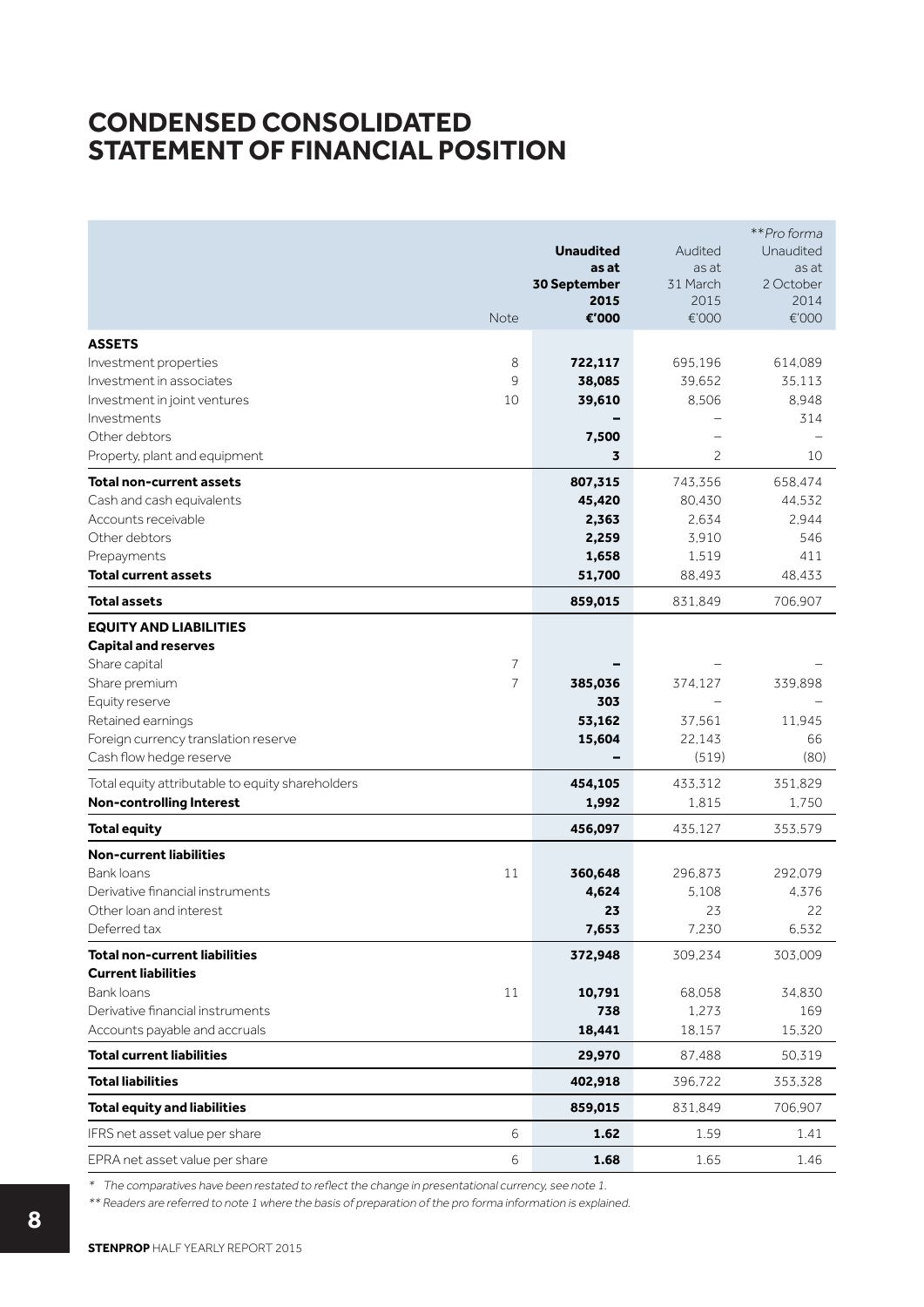## **CONDENSED CONSOLIDATED STATEMENT OF CHANGES IN EQUITY**

|                                                                                                    | <b>Share</b><br>capital<br>€'000 | <b>Share</b><br>premium<br>€'000 | <b>Equity</b><br>reserve<br>€'000 | Retained<br>earnings<br>€'000 | Foreign<br>currency<br>translation<br>reserve<br>€'000 | Cash<br>flow<br>hedge<br>reserve<br>€'000 | Attri-<br>butable<br>to equity<br>holders<br>€'000 | Non-<br>share- controlling<br><i>interest</i><br>€'000 | <b>Total</b><br>equity<br>€'000 |
|----------------------------------------------------------------------------------------------------|----------------------------------|----------------------------------|-----------------------------------|-------------------------------|--------------------------------------------------------|-------------------------------------------|----------------------------------------------------|--------------------------------------------------------|---------------------------------|
| <b>Balance at 1 April 2015</b><br>Issue of share capital<br>Credit to equity for<br>equity-settled | -                                | 374,127<br>10,909                | -<br>(25)                         | 37,561                        | 22,143                                                 | (519)                                     | 433,312<br>10,884                                  | 1,815                                                  | 435,127<br>10,884               |
| share-based payments                                                                               |                                  |                                  | 328                               |                               |                                                        |                                           | 328                                                |                                                        | 328                             |
| Total comprehensive<br>profit for the period<br>Ordinary dividends                                 |                                  |                                  | -<br>-                            | 27,254<br>(11, 653)           | (6, 539)                                               | 519<br>-                                  | 21,234<br>(11, 653)                                | 177<br>$\qquad \qquad$                                 | 21,411<br>(11, 653)             |
| <b>Balance at</b><br>30 September 2015                                                             |                                  | 385,036                          | 303                               | 53,162                        | 15,604                                                 |                                           | 454,105                                            | 1,992                                                  | 456,097                         |
|                                                                                                    |                                  |                                  | -                                 | (37)                          |                                                        | 5                                         |                                                    |                                                        | 21.099                          |
| <b>Balance at 1 April 2014</b><br>Novation                                                         |                                  | 21,131                           |                                   |                               |                                                        |                                           | 21,099                                             |                                                        |                                 |
| of swap contract                                                                                   |                                  |                                  |                                   | 98                            |                                                        | (98)                                      |                                                    |                                                        |                                 |
| Listing costs                                                                                      |                                  | (36)                             |                                   |                               |                                                        |                                           | (36)                                               |                                                        | (36)                            |
| Total comprehensive<br>profit for the period                                                       |                                  |                                  | $\qquad \qquad -$                 | 2,230                         | 1,283                                                  | 13                                        | 3.526                                              |                                                        | 3.526                           |
| <b>Balance at</b><br>30 September 2014                                                             |                                  | 21.095                           |                                   | 2.291                         | 1.283                                                  | (80)                                      | 24.589                                             |                                                        | 24,589                          |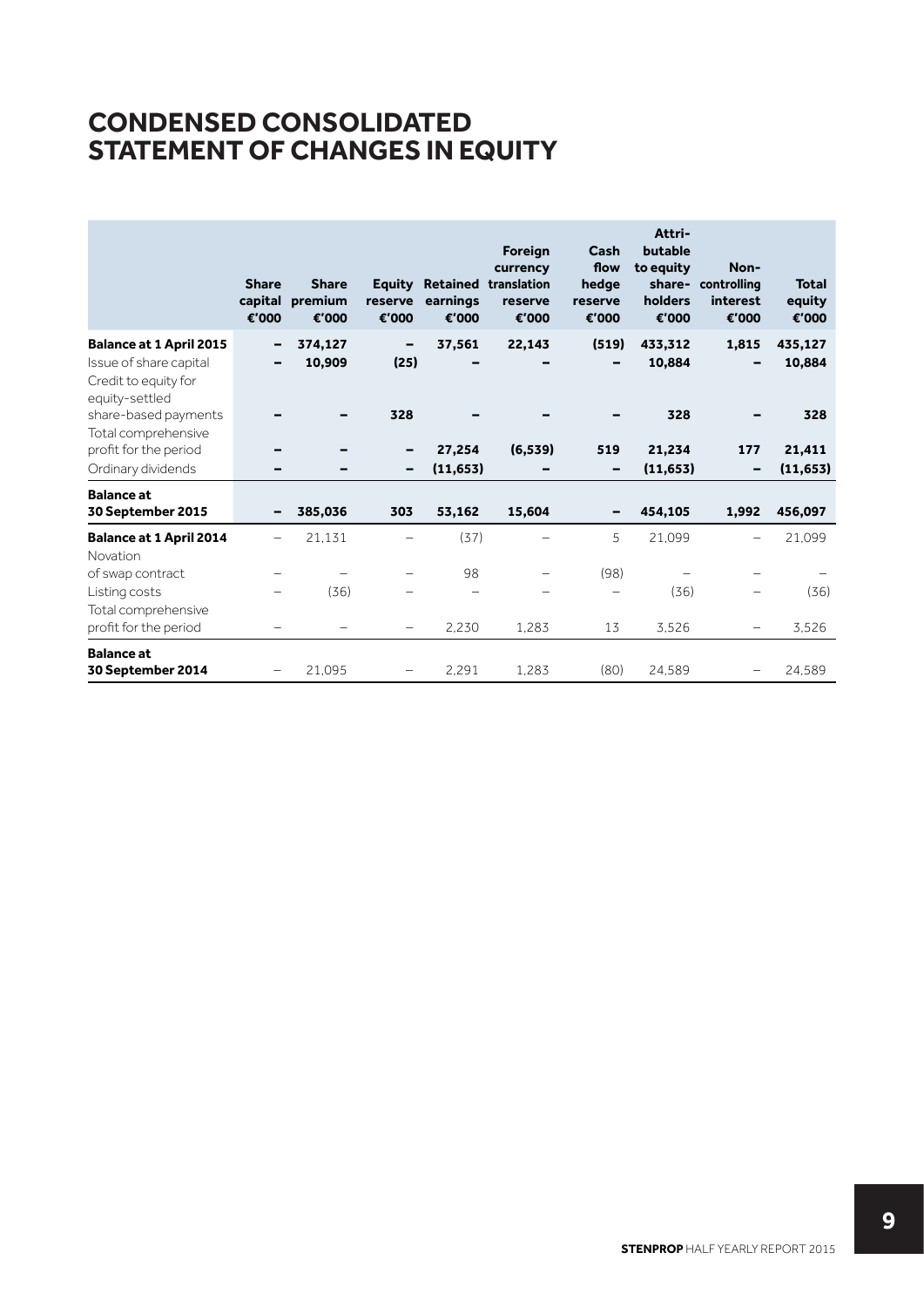## **CONDENSED CONSOLIDATED STATEMENT OF CASH FLOWS**

| Note                                                 | <b>Unaudited</b><br>for the<br>six months<br>ended<br>30 September<br>2015<br>€'000 | *Restated<br>Unaudited<br>for the<br>six months<br>ended<br>30 September<br>2014<br>€'000 |
|------------------------------------------------------|-------------------------------------------------------------------------------------|-------------------------------------------------------------------------------------------|
| <b>Operating activities</b>                          |                                                                                     |                                                                                           |
| Profit from operations                               | 34,137                                                                              | 2.650                                                                                     |
| Share of loss in associates<br>9                     | 1,016                                                                               |                                                                                           |
| Increase in fair value of investment property<br>8   | (11,982)                                                                            | (1, 344)                                                                                  |
| Increase in fair value of joint venture<br>10        | (6, 410)                                                                            |                                                                                           |
| Exchange rate gains                                  | 81                                                                                  |                                                                                           |
| Decrease/(increase) in trade and other receivables   | 373                                                                                 | (16)                                                                                      |
| Increase/(decrease) in trade and other payables      | 896                                                                                 | (398)                                                                                     |
| Interest paid                                        | (5,320)                                                                             | (248)                                                                                     |
| Interest received                                    | 520                                                                                 | $\mathbf{1}$                                                                              |
| Net tax paid                                         | (263)                                                                               | (11)                                                                                      |
| Net cash from operating activities                   | 13,048                                                                              | 634                                                                                       |
| <b>Investing activities</b>                          |                                                                                     |                                                                                           |
| Dividends received from trading activities           |                                                                                     | 8                                                                                         |
| Dividends received from associates                   | 1,388                                                                               |                                                                                           |
| Dividends received from joint ventures               | 210                                                                                 |                                                                                           |
| 8<br>Capital expenditure on investment properties    | (26, 902)                                                                           |                                                                                           |
| 10<br>Acquisition of investment in joint venture     | (26, 782)                                                                           |                                                                                           |
| Net cash (used in)/from investing activities         | (52,086)                                                                            | 8                                                                                         |
| <b>Financing activities</b>                          |                                                                                     |                                                                                           |
| Repayment of borrowings                              | (36, 437)                                                                           |                                                                                           |
| Dividends paid                                       | (8, 198)                                                                            |                                                                                           |
| Listing costs paid                                   |                                                                                     | (113)                                                                                     |
| Financing fees paid                                  | (945)                                                                               | (55)                                                                                      |
| Unutilised facility fee paid                         |                                                                                     | (44)                                                                                      |
| Payments made on swap break                          | (571)                                                                               |                                                                                           |
| New bank loans raised                                | 50,069                                                                              |                                                                                           |
| Net cash from/(used in) financing activities         | 3,918                                                                               | (212)                                                                                     |
| Net (decrease)/increase in cash and cash equivalents | (35, 120)                                                                           | 430                                                                                       |
| Effect of foreign exchange rate changes              | 110                                                                                 | 175                                                                                       |
| Cash and cash equivalents at beginning of the period | 80,430                                                                              | 1.671                                                                                     |
| Cash and cash equivalents at end of the period       | 45,420                                                                              | 2,276                                                                                     |

\* The comparatives have been restated to reflect the change in presentational currency, see note 1.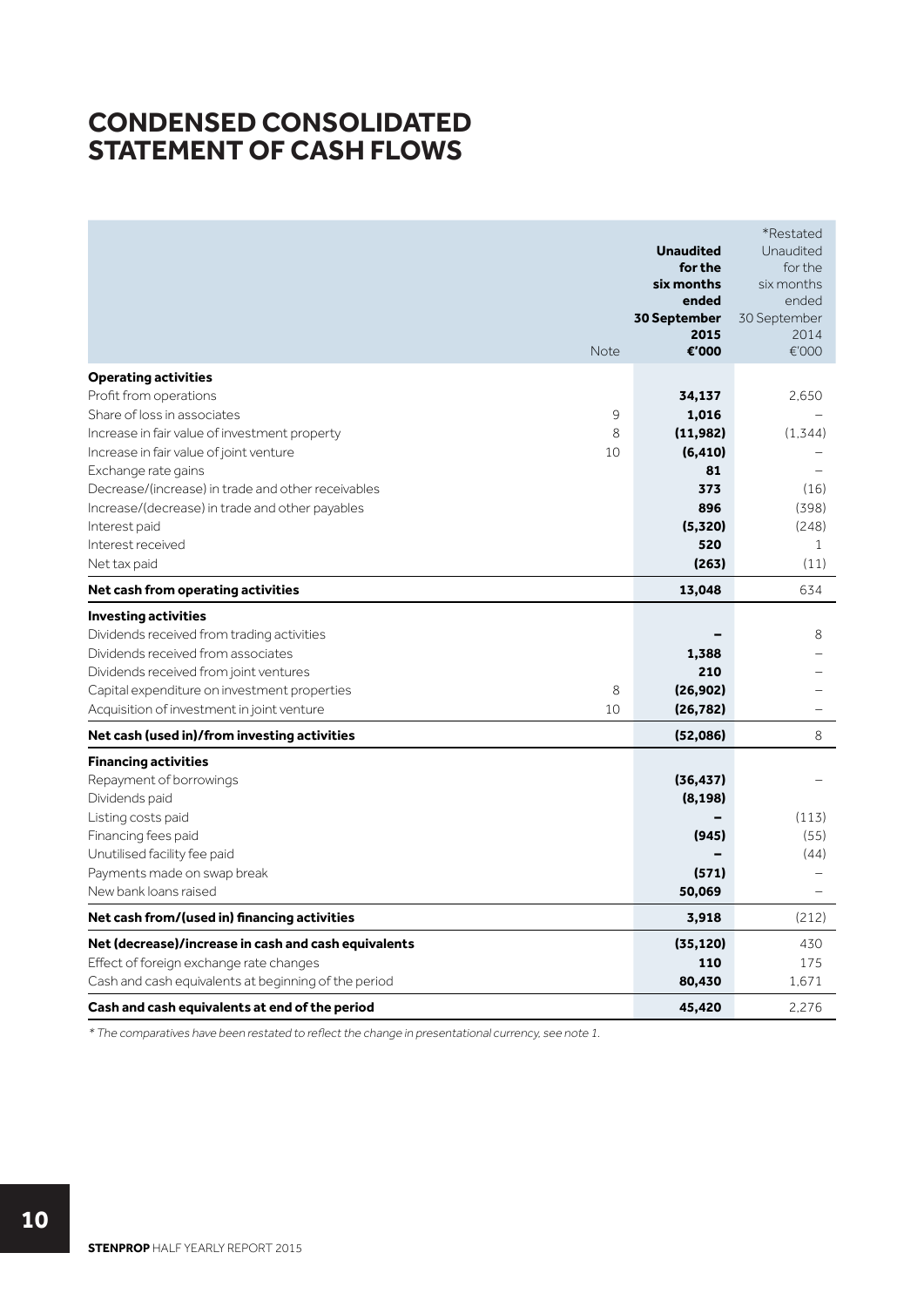## **1. BASIS OF PREPARATION**

These unaudited condensed consolidated financial results (the "IFRS Statements") for the six months ended 30 September 2015 have been prepared in accordance with the recognition and measurements principles of the International Financial Reporting Standards ("IFRS") and its interpretations adopted by the International Accounting Standards Board ("IASB"), specifically IAS 34 "Interim Financial Reporting" and the listing requirements of the Bermuda Stock Exchange and the Johannesburg Stock Exchange as applicable.

The accounting policies and methods of computation are consistent with those applied in the preparation of the annual financial statements for the year ended 31 March 2015 which were audited and reported on by the Group's external auditors, except for the new standards adopted during the period.

#### **Going concern**

At the date of signing these accounts, the Group has positive operating cash flow forecasts and positive net assets. Management have reviewed the Group's cash flow forecasts for the 18 months to 30 September 2016 and, in the light of this review and the current financial position, they are satisfied that the Company and the Group have access to adequate resources to meet the obligations and continue in operational existence for the foreseeable future, and specifically the 12 months subsequent to the signing of these financial statements. The directors believe that it is therefore appropriate to prepare the accounts on a going concern basis.

#### **COMPARATIVE PRO FORMA INFORMATION Comparative pro forma**

In the interests of consistency in those areas of reporting that are seen to be of most relevance to investors, and of providing a meaningful basis of comparison for users of the financial information, the Group has presented for the comparative period an unaudited pro forma statement of comprehensive income for the six months ended 2 October 2014 and an unaudited pro forma consolidated statement of financial position as at 2 October 2014. The comparative pro forma statements, which are denominated in EUR, are for illustration purposes only and may not fairly represent the Group's financial position or results of operations.

The main difference between the comparative pro forma statements and the comparative IFRS statements is that the comparative pro forma statement of comprehensive income has been prepared as if completion of the acquisition of the property owning companies had taken place on 1 April 2014, which was the effective date on which risk and reward passed to Stenprop in the purchase of the various property companies, while the comparative IFRS statements use the completion date of the acquisition (date that control passes), being 2 October 2014, to account for these investments. The pro forma statements, which are denominated in EUR, are for illustration purposes only and may not fairly represent the Group's financial position or results of operations.

The comparative pro forma statement of comprehensive income therefore separately shows trading profits, property revaluations and other adjustments for the six months ended 30 September 2014. In addition, the comparative pro forma statement of comprehensive income discloses the notional goodwill arising on the purchase of the management companies, the gain arising on the purchase of the property companies (which under IFRS is treated as one linked transaction), and the recognition of the amount of the deferred consideration which is reasonably expected to become payable.

### **Comparative presentational currency**

The functional currency of the Group is the Euro and all amounts referred to in this report are, unless otherwise stated, in Euros. The change from GBP to Euro was implemented with effect from 1 October 2014 as from this date the Euro was considered to be the currency which best reflects the primary economic environment in which the Group operates. All prior period comparatives have been restated at a spot rate of £1:€1.28 being the exchange rate prevailing at 30 September 2014 and an average rate of £1:€1.243. For the purposes of changing the currency denomination of the share capital of the Company, a GBP:EUR exchange rate of £1:1.2102 was used at 31 March 2014.

### **ADOPTION OF NEW AND REVISED STANDARDS**

In the current period the following new and revised Standards and Interpretations have been adopted:

- IAS 19 Defined benefit plans: Employee contributions
- Annual improvements to IFRSs: 2010 2012 Cycle

At the date of authorisation of these financial statements, the following applicable standards which have not been applied to these financial statements, were in issue but not yet effective. They are effective for periods commencing on or after the disclosed date:

- IFRS 9 Financial instruments (1 January 2018)
- IFRS 14 Regulatory Deferral Accounts (1 January 2016)<br>• IFRS 15 Revenue from Contracts with Customers (1 Jan
- Revenue from Contracts with Customers (1 January 2018)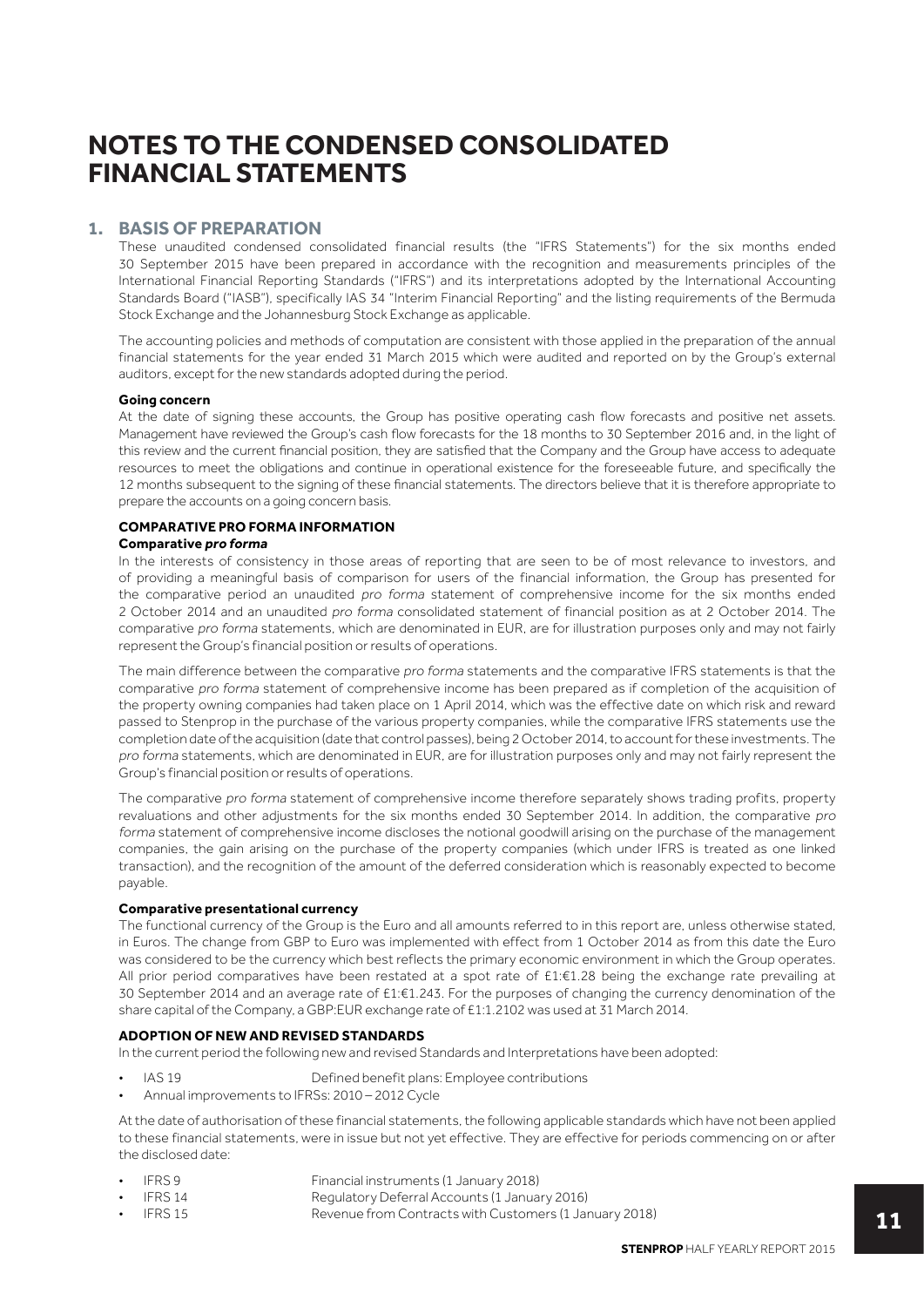- IFRS 11 (amendments) Accounting for acquisitions of interests in joint operations (1 January 2016)
- IFRS 12 (amendments) Disclosure of interest in other entities (1 January 2016)
- IAS 16 and IAS 38 Clarification of acceptable methods of depreciation and amortisation (1 January 2016)
- IAS 27 (amendments) Equity method in separate financial statements (1 January 2016)
- IFRS 10 and IAS 28 (amendments) Sale or contribution of assets between an Investor and its Associate or Joint
- Annual improvements to IFRSs: 2014 Cycle (1 January 2016)
	- IAS 1 (amendments) Disclosure Initiative (1 January 2016)
- IFRS 10 (amendments) Investment entities: applying the Consolidation Exception (1 January 2016)

The directors are looking into whether the new standards listed above will have a material impact on the financial statements of the Group in the future period.

Venture (1 January 2016) (amendments)

### **Share-based payments**

Share options have been granted to key management as part of the acquisition of the management companies. The cost of equity settled transactions is measured with reference to the fair value at the date at which they were granted. The Group accounts for the fair value of these options at grant date over the vesting period in the income statement, with a corresponding increase to the share-based payment reserve.

### **Reclassification of associates**

As of 30 September 2015, management agreed to reclassify Stenpark Management Limited from an associate to a joint venture to more accurately reflect the substance of this investment. The net asset value of Stenpark Management Limited at this date was €41,000. The impact of this transfer can be seen in notes 9 and 10.

### **Dividends**

Dividends to the Company's shareholders are recognised when they become legally payable. In the case of interim dividends, this is when paid. In the case of final dividends, this is when approved by the board.

### **JUDGEMENTS AND ESTIMATES**

The preparation of the condensed consolidated interim financial statements requires the use of judgements and estimates that affect the reported amounts of assets and liabilities at the reporting date and the reported amounts of revenues and expenses reported during the period. Although these estimates are based on the directors' best knowledge of the amount, event or actions, actual results may differ from those estimates.

The key assumptions concerning the future, and other key sources of estimation uncertainty at the end of the reporting year, that have a significant risk of causing a material adjustment to the carrying amounts of assets and liabilities within the next financial year, are discussed below.

### **Investment properties**

The preparation of the financial statements requires management to make estimates affecting the reported amounts of assets and liabilities, of revenues and expenses, and of gains and losses. As described below, the Group's investment properties are stated at estimated fair value, determined by directors, based on an independent external appraisal. The valuation of the Group's property portfolio is inherently subjective due to a number of factors including the individual nature of the property, its location and the expectation of future rentals.

As a result, the valuations placed on the property portfolio are subject to a degree of uncertainty and are made on the basis of assumptions that may not prove to be accurate particularly in times of volatility or low transaction flow in the market.

The estimated market value may differ from the price at which the Group's assets could be sold at a particular time, since actual selling prices are negotiated between willing buyers and sellers. As a result, if the assumptions prove to be different, actual results of operations and realisation of net assets could differ from the estimates set forth in these financial statements, and the difference could be significant.

### **Hedge accounting**

As at 31 March 2015, the Group designated certain derivative hedging instruments as cash flow hedges. The effective portion of changes in the fair value of derivatives that were designated and qualified as cash flows hedges were recognised in other comprehensive income. The gain or loss relating to the ineffective portion was recognised immediately in profit or loss. During the period to 30 September 2015, the Group discontinued hedge accounting for all interest rate swaps and as such any gain or loss is recognised immediately in the statement of comprehensive income. The decision was taken in order to reduce the costs associated with the initial and ongoing assessment of hedge effectiveness as well as to simplify financial derivative reporting requirements. At the time of this designation, the loss accumulated in equity of €518,000 was immediately recognised in the statement of comprehensive income.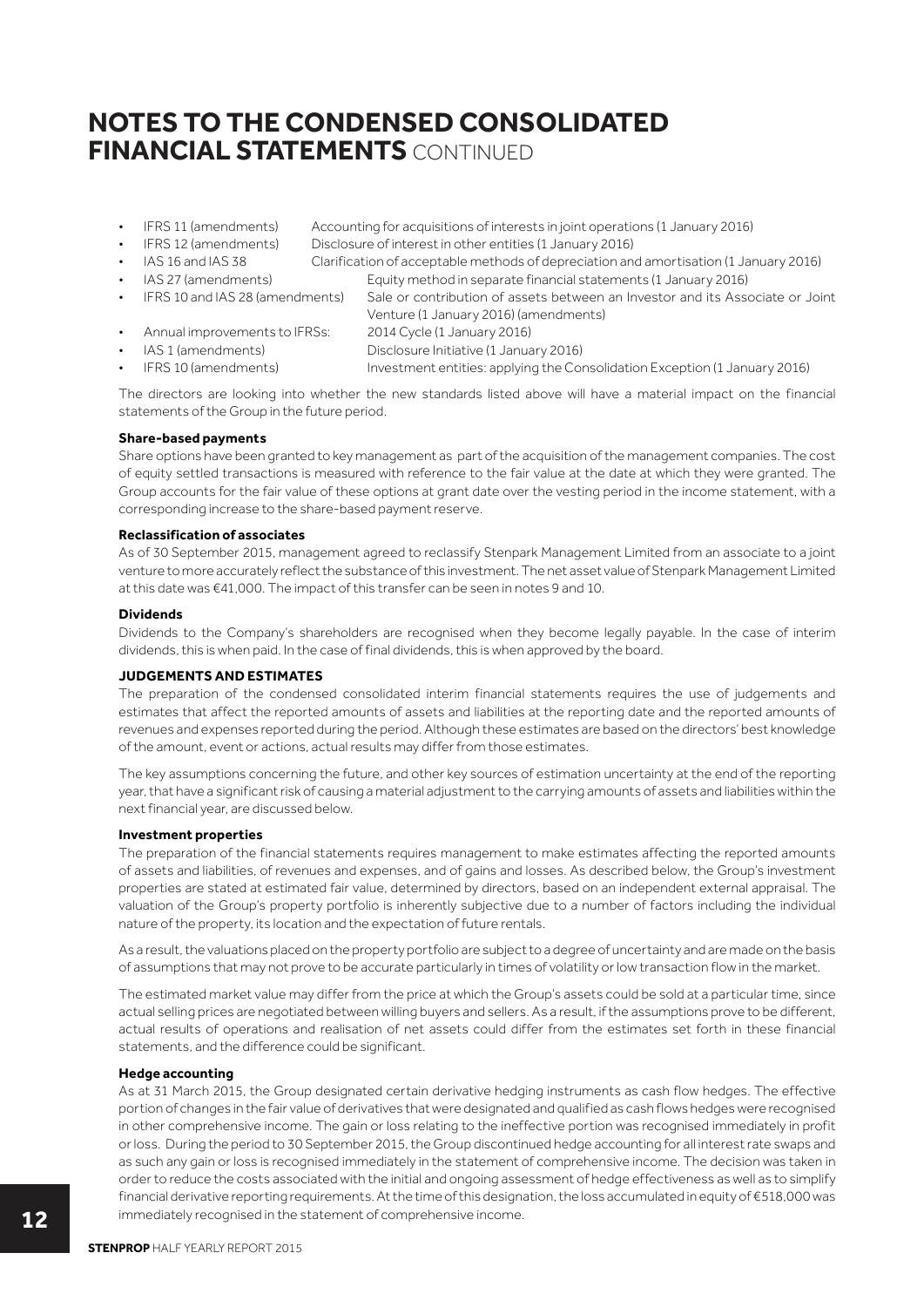## **2. OPERATING SEGMENTS**

The Group is focused on real estate investment in well-developed, large economies with established real estate markets. The investment portfolio is geographically diversified across Germany, the United Kingdom and Switzerland, and these geographical locations provide the basis of the business segments identified by the Group. Each segment derives its revenue from the rental of investment properties in the respective geographical regions.

Relevant financial information is set out below:

### **i) Information about reportable segments**

|                                                          |            | United     |             |            |
|----------------------------------------------------------|------------|------------|-------------|------------|
|                                                          | Germany    | Kingdom    | Switzerland | Total      |
|                                                          | €'000      | €'000      | €'000       | €'000      |
| <b>Unaudited</b>                                         |            |            |             |            |
| for the period ended 30 September 2015                   |            |            |             |            |
| Net rental income                                        | 5,431      | 10,194     | 4,000       | 19,625     |
| Fair value movement of investment properties             | 2,641      | 13,050     | (3,709)     | 11,982     |
| Net loss/(gain) from fair value of financial liabilities | 51         | (985)      | 754         | (180)      |
| Investment in associates                                 | (1,016)    |            |             | (1,016)    |
| Investment in joint venture                              | 1,099      | 5,093      |             | 6,192      |
| Net finance costs                                        | (1, 431)   | (2,879)    | (1, 267)    | (5, 577)   |
| Operating costs                                          | (307)      | (150)      | (326)       | (783)      |
| Total profit per reportable segments                     | 6,468      | 24,323     | (548)       | 30,243     |
| As at 30 September 2015                                  |            |            |             |            |
| Investment properties                                    | 218,802    | 346,494    | 156,821     | 722,117    |
| Investment in associates                                 | 38,085     |            |             | 38,085     |
| Investment in joint venture                              | 9,125      | 30,438     |             | 39,563     |
| Cash                                                     | 23,570     | 15,430     | 3,797       | 42,797     |
| Other                                                    | 9,666      | 1,573      | 958         | 12,197     |
| <b>Total assets</b>                                      | 299,248    | 393,935    | 161,576     | 854,759    |
| Borrowings-bank loans                                    | (135, 967) | (146, 654) | (88, 818)   | (371, 439) |
| Other                                                    | (6, 576)   | (13, 206)  | (8,401)     | (28, 183)  |
| <b>Total liabilities</b>                                 | (142, 543) | (159, 860) | (97, 219)   | (399, 622) |
| <b>Unaudited</b>                                         |            |            |             |            |
| for the period ended 30 September 2014                   |            |            |             |            |
| Net rental income                                        |            | 1.705      |             | 1.705      |
| Fair value movement of investment properties             |            | 1,305      |             | 1,305      |
| Net finance costs                                        |            | (279)      |             | (279)      |
| Operating costs                                          |            | (360)      |             | (360)      |
| Total profit per reportable segments                     | -          | 2.371      | -           | 2,371      |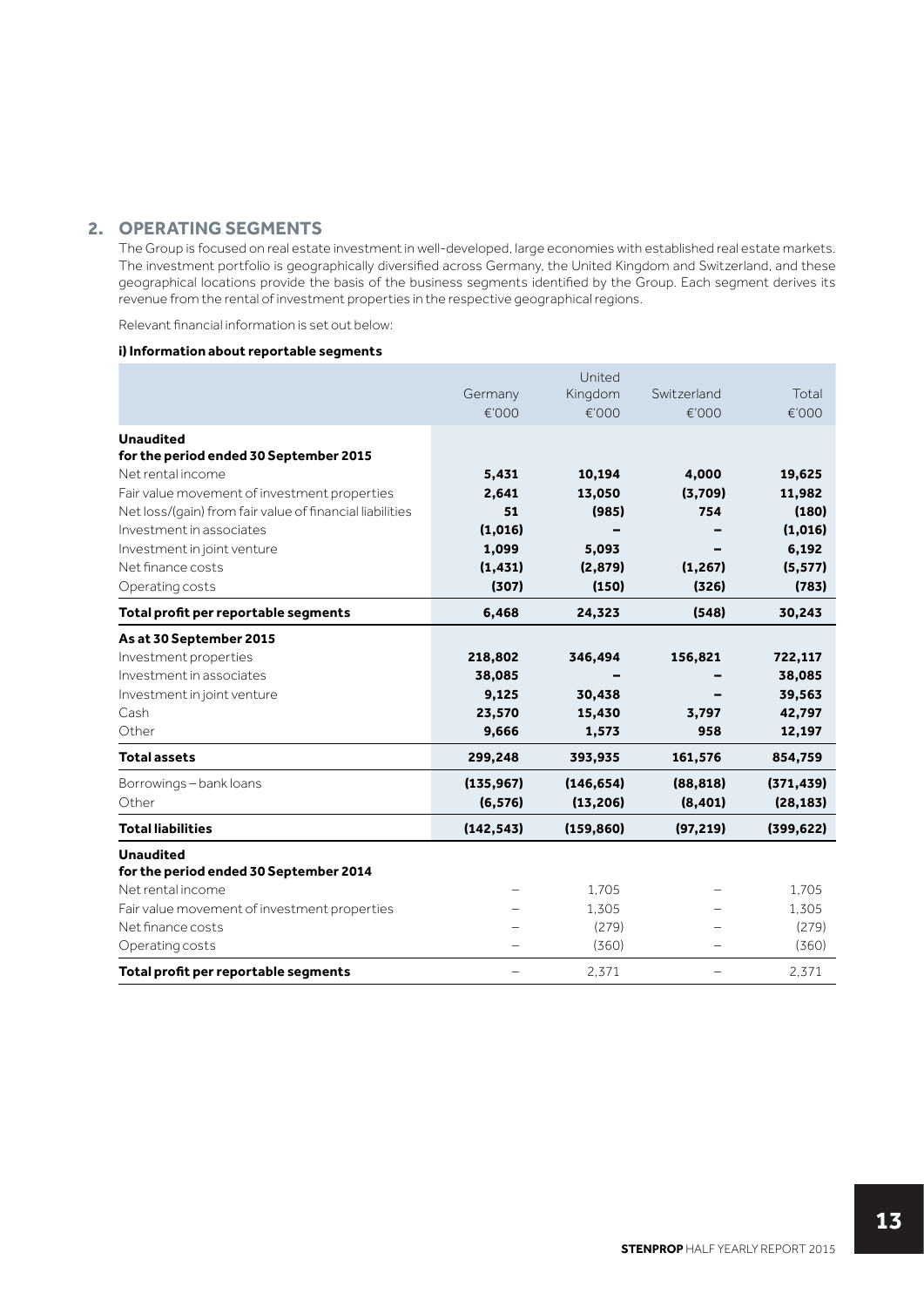## **2. OPERATING SEGMENTS** CONTINUED

**i) Information about reportable segments** continued

|                                                            | Germany<br>€'000 | United<br>Kingdom<br>€'000 | Switzerland<br>€'000 | Total<br>€'000 |
|------------------------------------------------------------|------------------|----------------------------|----------------------|----------------|
| Pro forma unaudited<br>for the period ended 2 October 2014 |                  |                            |                      |                |
| Net rental income                                          | 4.609            | 8.187                      | 3.586                | 16.382         |
| Fair value movement of investment properties               | 4                | 12.439                     | 54                   | 12.497         |
| Net loss/(gain) from fair value of financial liabilities   | (394)            | 598                        | 10                   | 214            |
| Investment in associates                                   | 1.161            |                            |                      | 1.161          |
| Investment in joint venture                                | 1.108            |                            |                      | 1.108          |
| Net finance costs                                          | (1,688)          | (2.513)                    | (850)                | (5.051)        |
| Operating costs                                            | (818)            | (1.156)                    | (558)                | (2.532)        |
| Total profit per reportable segments                       | 3.982            | 17.555                     | 2.242                | 23,779         |
| Pro forma as at 2 October 2014                             |                  |                            |                      |                |
| Investment properties                                      | 189,570          | 279.315                    | 145,204              | 614,089        |
| Investment in associates                                   | 35,082           |                            |                      | 35,082         |
| Investments                                                |                  | 314                        |                      | 314            |
| Investment in joint venture                                | 8.948            |                            |                      | 8.948          |
| Cash                                                       | 16.602           | 24.592                     | 3.310                | 44.504         |
| Other                                                      | 817              | 1.037                      | 518                  | 2.372          |
| <b>Total assets</b>                                        | 251,019          | 305,258                    | 149.032              | 705,309        |
| Borrowings-bank loans                                      | (127,066)        | (115.646)                  | (84.197)             | (326.909)      |
| Other                                                      | (5,700)          | (10.545)                   | (7, 377)             | (23, 622)      |
| <b>Total liabilities</b>                                   | (132, 766)       | (126.191)                  | (91, 574)            | (350.531)      |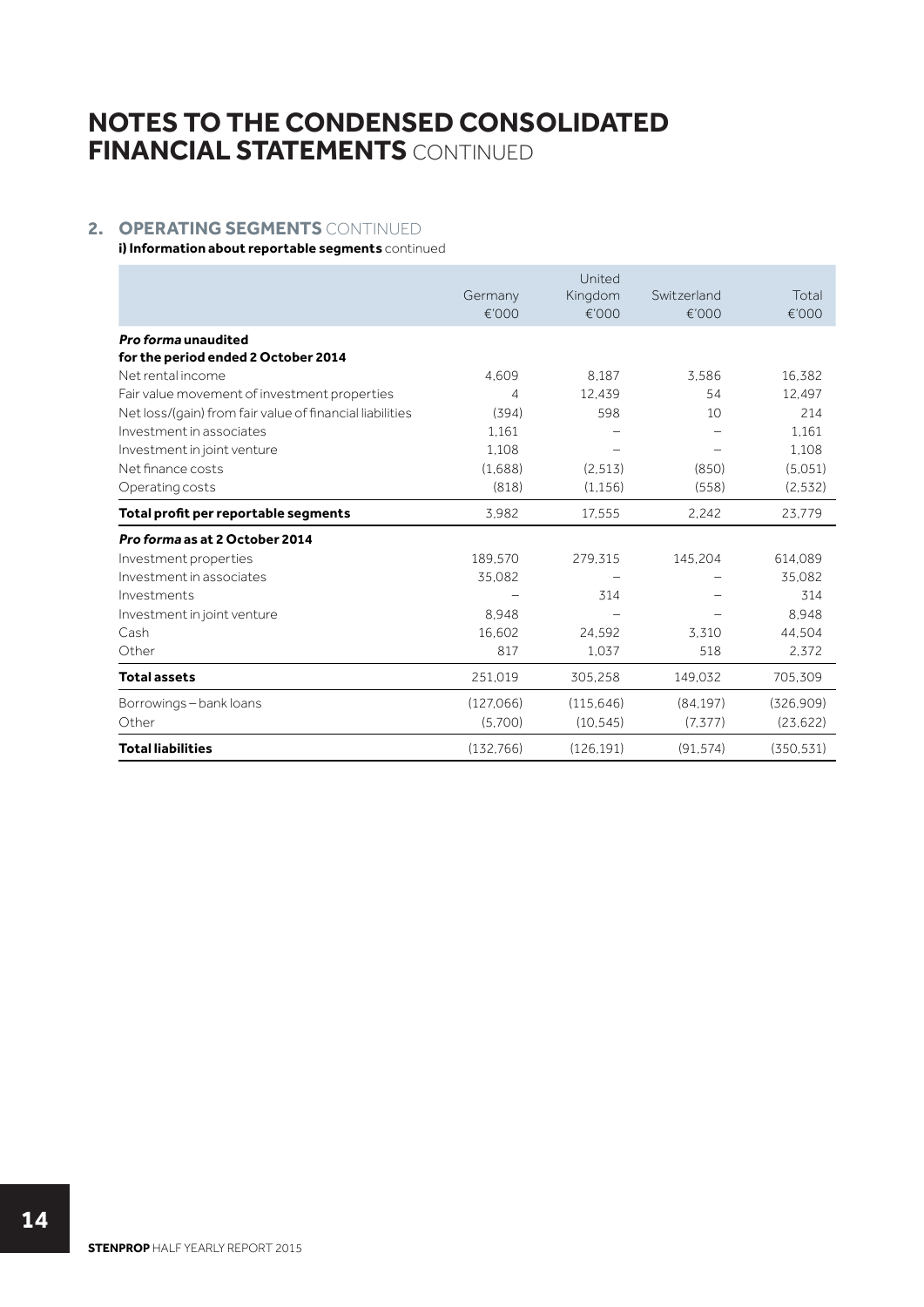## **2. OPERATING SEGMENTS** CONTINUED

## **ii) Reconciliation of reportable segment profit or loss**

|                                                          | <b>Unaudited</b><br>for the<br>six months<br>ended<br>30 September<br>2015<br>€'000 | *Restated<br>Unaudited<br>for the<br>six months<br>ended<br>30 September<br>2014<br>€'000 | **Pro forma<br>Unaudited<br>for the<br>six months<br>ended<br>2 October<br>2014<br>€'000 |
|----------------------------------------------------------|-------------------------------------------------------------------------------------|-------------------------------------------------------------------------------------------|------------------------------------------------------------------------------------------|
| <b>Rental income</b>                                     |                                                                                     |                                                                                           |                                                                                          |
| Net rental income for reported segments                  | 19,625                                                                              | 1,705                                                                                     | 16,382                                                                                   |
| Profit or loss                                           |                                                                                     |                                                                                           |                                                                                          |
| Fair value movement of investment properties             | 11,982                                                                              | 1,305                                                                                     | 12.497                                                                                   |
| Net (loss)/gain from fair value of financial liabilities | (180)                                                                               |                                                                                           | 214                                                                                      |
| Investment in associates                                 | (1,016)                                                                             |                                                                                           | 1.161                                                                                    |
| Investment in joint venture                              | 6,192                                                                               |                                                                                           | 1,108                                                                                    |
| Net finance costs                                        | (5, 577)                                                                            | (279)                                                                                     | (5,051)                                                                                  |
| Operating costs                                          | (783)                                                                               | (360)                                                                                     | (2, 532)                                                                                 |
| Total profit per reportable segments                     | 30,243                                                                              | 2,371                                                                                     | 23,779                                                                                   |
| Other profit or loss - unallocated amounts               |                                                                                     |                                                                                           |                                                                                          |
| Management fee income                                    | 1,786                                                                               |                                                                                           | 67                                                                                       |
| Investment in joint venture                              | 218                                                                                 |                                                                                           |                                                                                          |
| Tax, legal and professional fees                         | (202)                                                                               |                                                                                           | (39)                                                                                     |
| Audit fees                                               | (158)                                                                               |                                                                                           |                                                                                          |
| Administration fees                                      | (156)                                                                               |                                                                                           | (4)                                                                                      |
| Non-executive directors' fees                            | (128)                                                                               |                                                                                           |                                                                                          |
| Staff remuneration costs                                 | (1, 847)                                                                            |                                                                                           |                                                                                          |
| Other operating costs                                    | (1, 376)                                                                            |                                                                                           | (27)                                                                                     |
| Reversal of provision for selling costs                  |                                                                                     |                                                                                           | 5.612                                                                                    |
| Impairment of goodwill                                   |                                                                                     |                                                                                           | (19, 374)                                                                                |
| Other gains and losses                                   |                                                                                     | 15                                                                                        | 23                                                                                       |
| Net foreign exchange losses                              | 81                                                                                  |                                                                                           |                                                                                          |
| <b>Consolidated profit before taxation</b>               | 28,461                                                                              | 2,386                                                                                     | 10.037                                                                                   |

\* The comparatives have been restated to reflect the change in presentational currency, see note 1.

\*\* Readers are referred to note 1 where the basis of preparation of the pro forma information is explained.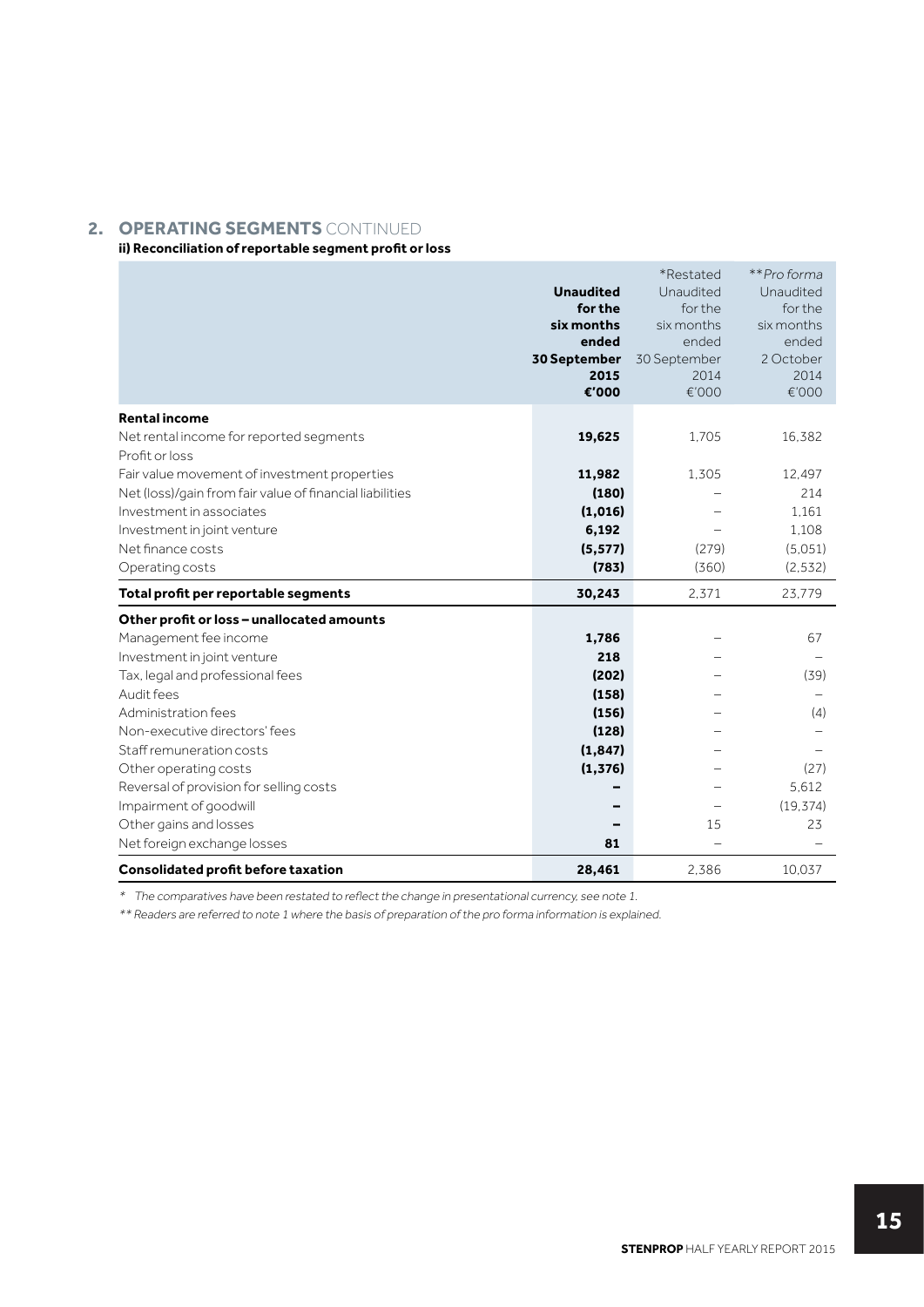## **2. OPERATING SEGMENTS** CONTINUED

### **iii) Reconciliation of reportable segment financial position**

|                                                                    | <b>Unaudited</b><br>as at     | *Pro forma<br>Unaudited<br>as at |
|--------------------------------------------------------------------|-------------------------------|----------------------------------|
|                                                                    | 30 September<br>2015<br>€'000 | 2 October<br>2014<br>€'000       |
| <b>Assets</b>                                                      |                               |                                  |
| Investment properties                                              | 722,117                       | 614,089                          |
| Investment in associates                                           | 38,085                        | 35,082                           |
| Investments                                                        |                               | 314                              |
| Investment in joint venture                                        | 39,563                        | 8.948                            |
| Cash                                                               | 42,797                        | 44.504                           |
| Other                                                              | 12,197                        | 2,372                            |
| Total assets per reportable segments                               | 854,759                       | 705.309                          |
| Other assets - unallocated amounts                                 |                               |                                  |
| Investment in associates                                           |                               | 31                               |
| Investment in joint venture                                        | 47                            |                                  |
| Cash                                                               | 2,623                         | 28                               |
| Other                                                              | 1,585                         | 1.539                            |
| Total assets per consolidated statement of financial position      | 859,014                       | 706.907                          |
| <b>Liabilities</b>                                                 |                               |                                  |
| Borrowings - bank loans                                            | (371, 439)                    | (326.909)                        |
| Other                                                              | (28, 183)                     | (23.622)                         |
| Total liabilities per reportable segments                          | (399, 622)                    | (350.531)                        |
| Other liabilities - unallocated amounts                            | (3, 296)                      | (2.797)                          |
| Total liabilities per consolidated statement of financial position | (402, 918)                    | (353, 328)                       |

\* Readers are referred to note 1 where the basis of preparation of the pro forma information is explained.

**STENPROP** HALF YEARLY REPORT 2015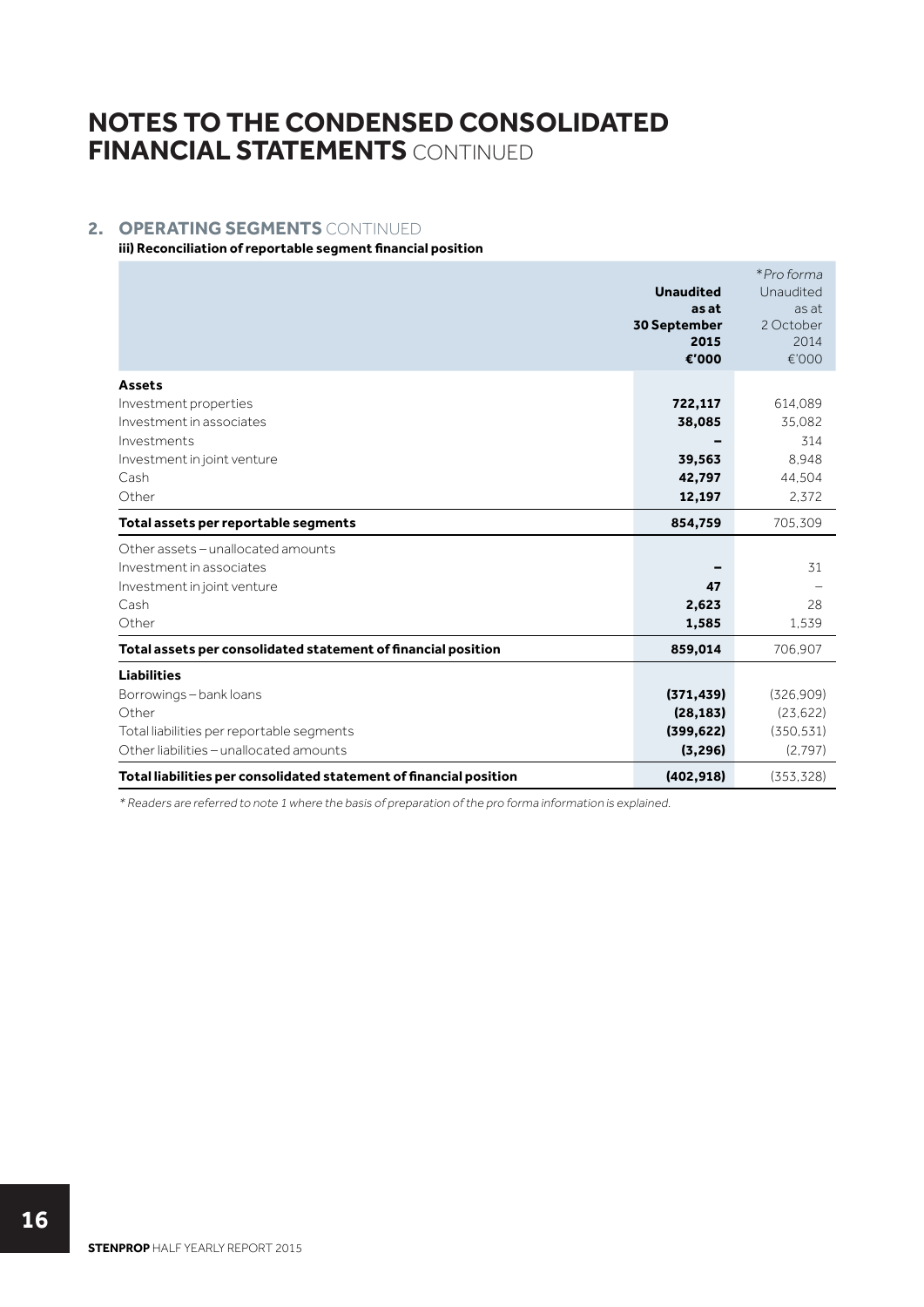## **3. NET RENTAL INCOME**

|                                 |                     | *Restated    | **Pro forma |
|---------------------------------|---------------------|--------------|-------------|
|                                 | <b>Unaudited</b>    | Unaudited    | Unaudited   |
|                                 | for the             | for the      | for the     |
|                                 | six months          | six months   | six months  |
|                                 | ended               | ended        | ended       |
|                                 | <b>30 September</b> | 30 September | 2 October   |
|                                 | 2015                | 2014         | 2014        |
|                                 | €'000               | €'000        | €'000       |
| Rental income                   | 21,763              | 1.708        | 18,582      |
| Other income - tenant recharges | 2,577               | 41           | 1.081       |
| Other income                    | 178                 |              | 105         |
| <b>Rental income</b>            | 24,518              | 1.749        | 19,768      |
| Direct property costs           | (4,893)             | (44)         | (3.386)     |
| Total net rental income         | 19,625              | 1.705        | 16,382      |

\* The comparatives have been restated to reflect the change in presentational currency, see note 1.

\*\* Readers are referred to note 1 where the basis of preparation of the pro forma information is explained.

## **4. OPERATING COSTS**

|                                                                                                                                                                                                                                    | <b>Unaudited</b><br>for the<br>six months<br>ended<br>30 September<br>2015<br>€'000 | *Restated<br>Unaudited<br>for the<br>six months<br>ended<br>30 September<br>2014<br>€'000 | **Pro forma<br>Unaudited<br>for the<br>six months<br>ended<br>2 October<br>2014<br>€'000 |
|------------------------------------------------------------------------------------------------------------------------------------------------------------------------------------------------------------------------------------|-------------------------------------------------------------------------------------|-------------------------------------------------------------------------------------------|------------------------------------------------------------------------------------------|
| Tax, legal and professional fees<br>Audit and professional fees<br>Administration fees<br>Investment advisory fees<br>Asset management fees^<br>Non-executive directors' fees<br>Staff remuneration costs<br>Other operating costs | 505<br>164<br>211<br>198<br>131<br>2,176<br>1,265                                   | 54<br>8<br>61<br>218<br>17<br>2                                                           | 393<br>14<br>318<br>218<br>1.633<br>18<br>8                                              |
|                                                                                                                                                                                                                                    | 4,650                                                                               | 360                                                                                       | 2,602                                                                                    |

^ Asset management fees were paid for the six months from 1 April 2014. With effect from 2 October 2014, management was internalised and no further asset management fees were payable by Stenprop. Stenprop therefore bears the direct costs of management from 2 October 2014.

\* The comparatives have been restated to reflect the change in presentational currency, see note 1.

\*\* Readers are referred to note 1 where the basis of preparation of the pro forma information is explained.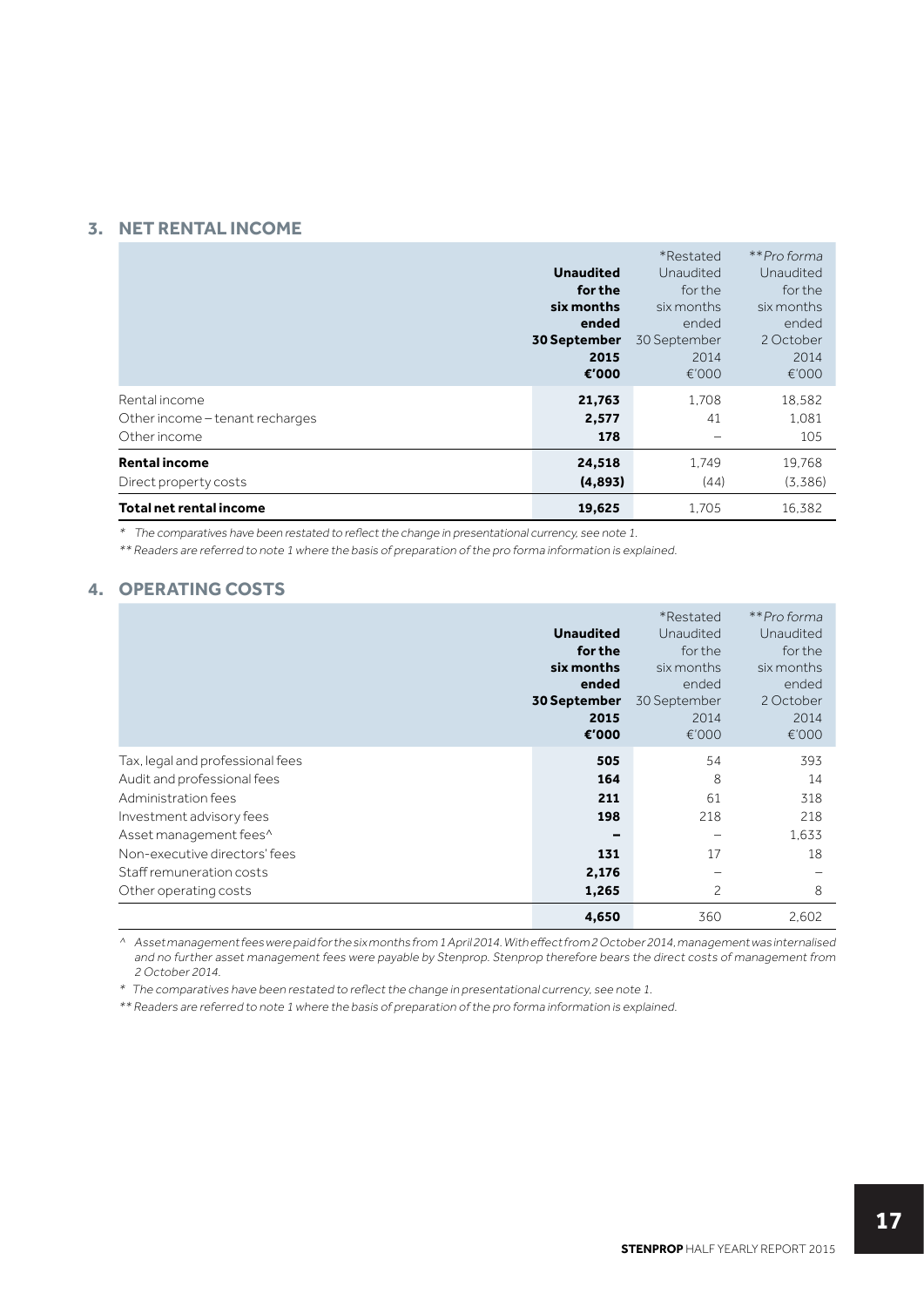## **5. EARNINGS PER ORDINARY SHARE**

**Reconciliation of profit for the period to adjusted EPRA earnings**

|                                                                 |         | <b>Unaudited</b><br>for the<br>six months<br>ended<br>30 September<br>2015<br>€'000 | *Restated<br>Unaudited<br>for the<br>six months<br>ended<br>30 September<br>2014<br>€'000 | **Pro forma<br>Unaudited<br>for the<br>six months<br>ended<br>2 October<br>2014<br>€'000 |
|-----------------------------------------------------------------|---------|-------------------------------------------------------------------------------------|-------------------------------------------------------------------------------------------|------------------------------------------------------------------------------------------|
| Earnings per IFRS income statement attributable to shareholders |         | 27,254                                                                              | 2,230                                                                                     | 9,188                                                                                    |
| Adjustments to calculate EPRA earnings, exclude:                |         |                                                                                     |                                                                                           |                                                                                          |
| Changes in fair value of investment properties                  |         | (11, 982)                                                                           | (1,305)                                                                                   | (12, 497)                                                                                |
| Reversal of provision for selling costs                         |         |                                                                                     |                                                                                           | (5,612)                                                                                  |
| Reversal of impairment of goodwill                              |         |                                                                                     |                                                                                           | 19.374                                                                                   |
| Changes in fair value of financial instruments                  |         | 180                                                                                 |                                                                                           | (214)                                                                                    |
| Deferred tax in respect of EPRA adjustments                     |         | 609                                                                                 |                                                                                           | 574                                                                                      |
| Adjustments above in respect of joint ventures and associates:  |         |                                                                                     |                                                                                           |                                                                                          |
| Changes in fair value                                           |         | (2, 478)                                                                            |                                                                                           | 146                                                                                      |
| Deferred tax in respect of EPRA adjustments                     |         | (318)                                                                               |                                                                                           | (22)                                                                                     |
| EPRA earnings attributable to shareholders                      |         | 13,265                                                                              | 925                                                                                       | 10.937                                                                                   |
| Further adjustments to arrive at adjusted EPRA earnings         |         |                                                                                     |                                                                                           |                                                                                          |
| Straight-line unwind of purchase swaps                          |         | 1,021                                                                               |                                                                                           | 1,273                                                                                    |
| Adjusted EPRA earnings attributable to shareholders             |         | 14,286                                                                              | 925                                                                                       | 12,210                                                                                   |
| Weighted average number of shares in issue                      |         | 275,801,583                                                                         | 15,986,003                                                                                | 248,902,812                                                                              |
| Share-based payment award                                       |         | 652,799                                                                             |                                                                                           | 291,563                                                                                  |
| Diluted weighted average number of shares in issue              |         | 276,454,382                                                                         | 15,986,003                                                                                | 249,194,375                                                                              |
| <b>Earnings per share</b>                                       |         |                                                                                     |                                                                                           |                                                                                          |
| <b>IFRS EPS</b>                                                 | (cents) | 9.88                                                                                | 13.95                                                                                     | 3.69                                                                                     |
| <b>Diluted IFRS EPS</b>                                         | (cents) | 9.86                                                                                | 13.95                                                                                     | 3.69                                                                                     |
| <b>EPRAEPS</b>                                                  | (cents) | 4.81                                                                                | 5.79                                                                                      | 4.39                                                                                     |
| Diluted EPRA EPS                                                | (cents) | 4.80                                                                                | 5.79                                                                                      | 4.39                                                                                     |
| Adjusted EPRA EPS                                               | (cents) | 5.18                                                                                | 5.79                                                                                      | 4.91                                                                                     |
| Diluted adjusted EPRA EPS                                       | (cents) | 5.17                                                                                | 5.79                                                                                      | 4.90                                                                                     |

\* The comparatives have been restated to reflect the change in presentational currency, see note 1.

\*\* Readers are referred to note 1 where the basis of preparation of the pro forma information is explained.

#### **Straight-line unwind of purchase swaps**

A further adjustment was made to the EPRA earnings attributable to shareholders relating to the straight line unwind of the value as at 1 April 2014 of the swap contracts in the property companies acquired. When the property companies were acquired by Stenprop with effect from 1 April 2014, it also acquired the bank loans and swap contracts which were in place within these property companies. As a result, Stenprop took over loans with higher swap interest rates than would have been the case had new loans and swaps been put in place at 1 April 2014. To compensate for this, the value of the swap break costs was calculated at 1 April 2014 and the purchase consideration for the property companies was reduced accordingly to reflect this liability.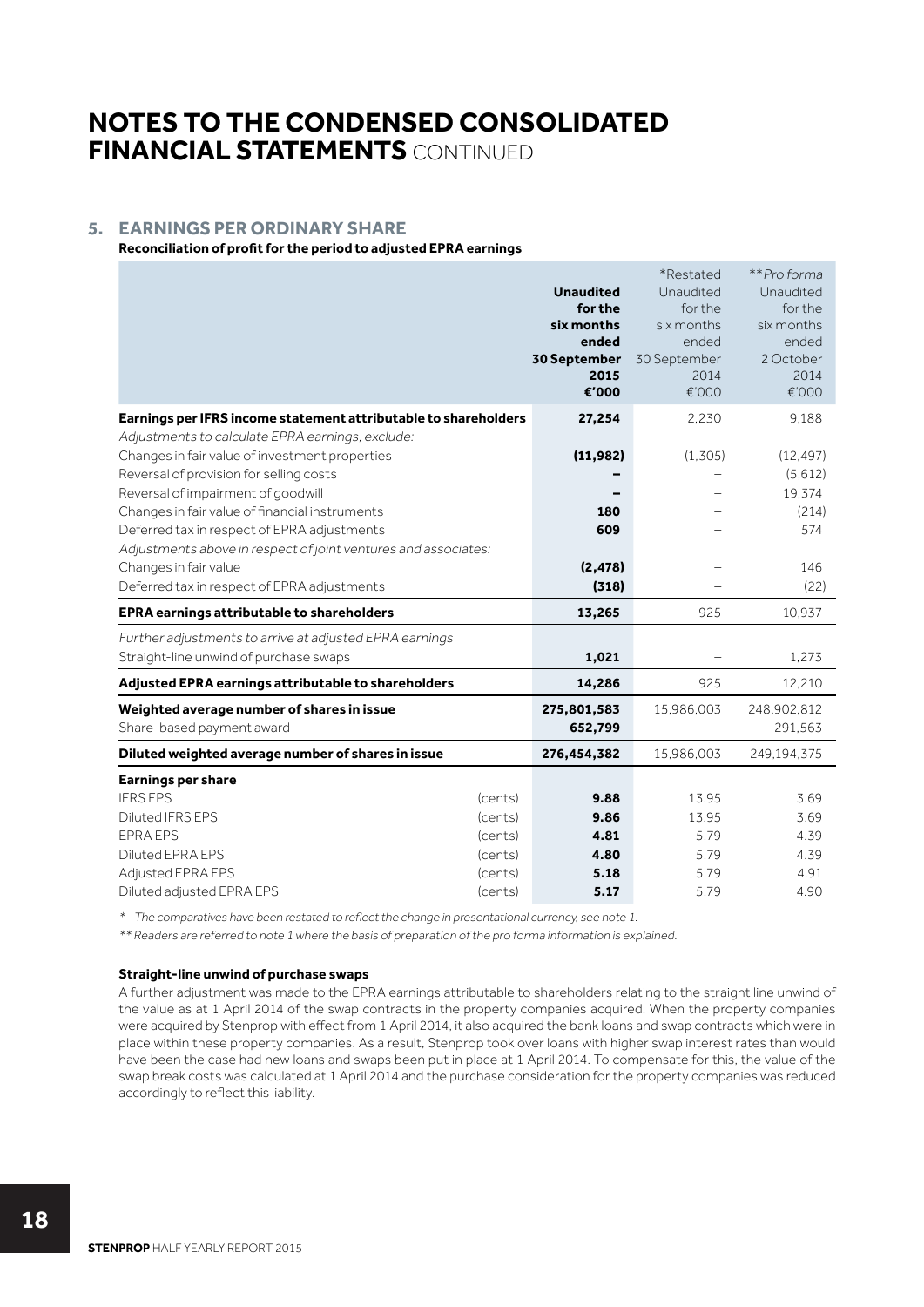## **5. EARNINGS PER ORDINARY SHARE** CONTINUED

**Reconciliation of profit for the period to headline earnings**

|                                                                                                                                                   | <b>Unaudited</b><br>for the<br>six months<br>ended<br><b>30 September</b><br>2015<br>€'000 | *Restated<br>Unaudited<br>for the<br>six months<br>ended<br>30 September<br>2014<br>€'000 | **Pro forma<br>Unaudited<br>for the<br>six month<br>s ended<br>2 October<br>2014<br>€'000 |
|---------------------------------------------------------------------------------------------------------------------------------------------------|--------------------------------------------------------------------------------------------|-------------------------------------------------------------------------------------------|-------------------------------------------------------------------------------------------|
| Earnings per IFRS income statement attributable to shareholders                                                                                   | 27,254                                                                                     | 2,230                                                                                     | 9.188                                                                                     |
| Adjustments to calculate headline earnings, exclude:<br>Changes in fair value of investment properties<br>Reversal of provision for selling costs | (11, 982)                                                                                  | (1,305)                                                                                   | (12, 497)<br>(5,612)                                                                      |
| Reversal of gain on acquisition                                                                                                                   |                                                                                            |                                                                                           | 19.374                                                                                    |
| Changes in fair value of financial instruments                                                                                                    | 519                                                                                        | 13                                                                                        | 13                                                                                        |
| Deferred tax in respect of headline earnings adjustments<br>Adjustments above in respect of joint ventures and associates                         | 609                                                                                        |                                                                                           | 574                                                                                       |
| Changes in value of investment properties                                                                                                         | (2, 551)                                                                                   |                                                                                           | 146                                                                                       |
| Deferred tax                                                                                                                                      | (367)                                                                                      |                                                                                           | (22)                                                                                      |
| Headline earnings attributable to shareholders                                                                                                    | 13,482                                                                                     | 938                                                                                       | 11,164                                                                                    |
| <b>Earnings per share</b>                                                                                                                         |                                                                                            |                                                                                           |                                                                                           |
| Headline EPS<br>(cents)                                                                                                                           | 4.89                                                                                       | 5.87                                                                                      | 4.49                                                                                      |
| Diluted headline EPS<br>(cents)                                                                                                                   | 4.88                                                                                       | 5.87                                                                                      | 4.48                                                                                      |

\* The comparatives have been restated to reflect the change in presentational currency, see note 1.

\*\* Readers are referred to note 1 where the basis of preparation of the pro forma information is explained.

## **6. NET ASSET VALUE PER ORDINARY SHARE**

## **Net asset value per share**

|                                                           |         | <b>Unaudited</b><br>as at<br>30 September<br>2015<br>€'000 | Audited<br>as at<br>31 March<br>2015<br>€'000 | *Pro forma<br>Unaudited<br>as at<br>2 October<br>2014<br>€'000 |
|-----------------------------------------------------------|---------|------------------------------------------------------------|-----------------------------------------------|----------------------------------------------------------------|
| Net assets attributable to equity shareholders            |         | 454,105                                                    | 433.312                                       | 351,829                                                        |
| Adjustments to arrive at EPRA net asset value:            |         |                                                            |                                               |                                                                |
| Derivative financial instruments                          |         | 5,362                                                      | 6.381                                         | 4,545                                                          |
| Deferred tax                                              |         | 7,653                                                      | 7.230                                         | 6,532                                                          |
| Adjustments above in respect of non-controlling interests |         | 2,343                                                      | 2.504                                         | 1.067                                                          |
| <b>EPRA net assets attributable to shareholders</b>       |         | 469,463                                                    | 449,427                                       | 363.973                                                        |
| Number of shares in issue                                 |         | 279,720,942                                                | 272,236,146                                   | 248,902,812                                                    |
| Share-based payment awards                                |         | 652,799                                                    | 291,563                                       | 291,563                                                        |
| Diluted number of shares in issue                         |         | 280,373,741                                                | 272,527,709                                   | 249,194,375                                                    |
| Net asset value per share                                 |         |                                                            |                                               |                                                                |
| IFRS net asset value per share                            | (cents) | 1.62                                                       | 1.59                                          | 1.41                                                           |
| Diluted IFRS net asset value per share                    | (cents) | 1.62                                                       | 1.59                                          | 1.41                                                           |
| EPRA net asset value per share                            | (cents) | 1.68                                                       | 1.65                                          | 1.46                                                           |
| Diluted EPRA net asset value per share                    | (cents) | 1.67                                                       | 1.65                                          | 1.46                                                           |

\* Readers are referred to note 1 where the basis of preparation of the pro forma information is explained.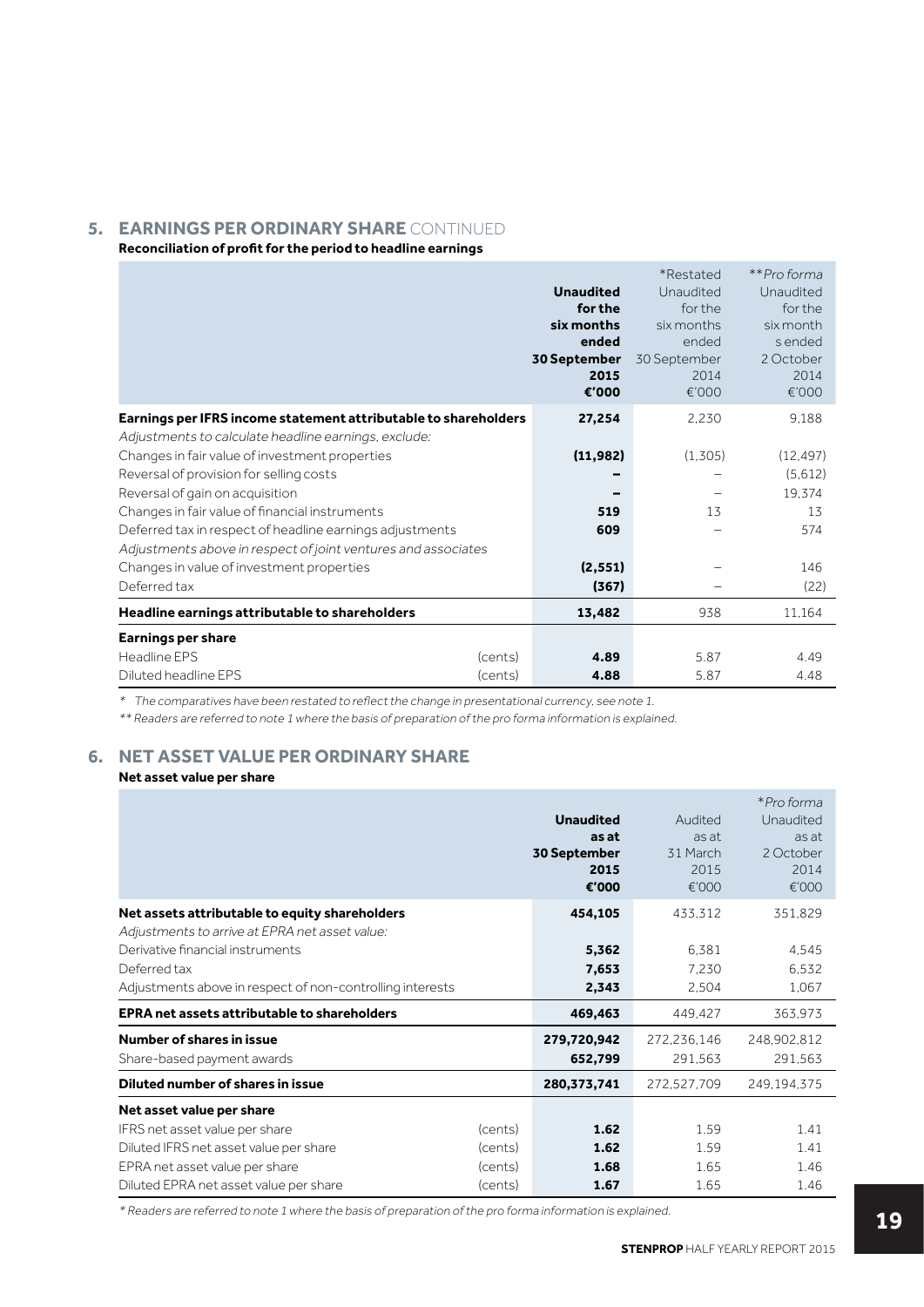## **7. SHARE CAPITAL**

|                                                                     |                  |          | *Pro forma |
|---------------------------------------------------------------------|------------------|----------|------------|
|                                                                     | <b>Unaudited</b> | Audited  | Unaudited  |
|                                                                     | as at            | as at    | as at      |
|                                                                     | 30 September     | 31 March | 2 October  |
|                                                                     | 2015             | 2015     | 2014       |
|                                                                     | €                | €        | €          |
| <b>Authorised</b>                                                   |                  |          |            |
| 1,000,000,000 ordinary shares with a par value of €0.000001258 each | 1,258            | 1.258    | 1,258      |

|                                                                              |                                      | <b>Unaudited</b><br>for the<br>six months<br>ended<br><b>30 September</b><br>2015 | Audited<br>for the<br>year ended<br>31 March<br>2015 | *Pro forma<br>Unaudited<br>for the<br>six months<br>ended<br>2 October<br>2014 |
|------------------------------------------------------------------------------|--------------------------------------|-----------------------------------------------------------------------------------|------------------------------------------------------|--------------------------------------------------------------------------------|
| <b>Issued share capital</b><br>Opening balance<br>Issue of new shares        |                                      | 272,236,146<br>7,484,796                                                          | 15,986,003<br>256,250,143                            | 15,986,003<br>232,916,809                                                      |
| Closing number of shares issued                                              |                                      | 279,720,942                                                                       | 272,236,146                                          | 248,902,812                                                                    |
| <b>Share capital</b><br>Share premium<br>Less: Acquisition/transaction costs | $(\epsilon'000)$<br>$(\epsilon'000)$ | 387,895<br>(2,859)                                                                | 376.986<br>(2.859)                                   | 341,985<br>(2.087)                                                             |
| <b>Total share premium</b>                                                   |                                      | 385,036                                                                           | 374,127                                              | 339.898                                                                        |

\* Readers are referred to note 1 where the basis of preparation of the pro forma information is explained.

There were no changes made to the number of authorised shares of the Company during the period under review. Stenprop Limited has one class of share; all shares rank equally and are fully paid.

The Company has 279,720,942 (March 2015: 272,236,146) ordinary shares in issue at the reporting date which have a primary listing on the BSX and a secondary listing on the JSE.

On 11 June 2015, a dividend of 4.2 cents per share was declared in repsect of the year ended 31 March 2015. The record date for the dividend was 10 July 2015 and the payment date was 16 July 2015. On 30 June 2015, 5,209,109 and 17,793 new ordinary shares were issued on the BSX and JSE at an issue price of €1.43 per share in respect of the Share Purchase Plan and Deferred Share Bonus Plan respectively. On 16 July 2015, the owners of 277,463,048 shares were entitled to receive the dividend of 4.2 cents resulting in an overall dividend payment of €11,653,000. From this total, 2,257,894 new ordinary shares were issued in respect of the scrip dividend offering for the year ended 31 March 2015, representing a scrip dividend take up of 29.48%.

Subsequent to the period end, and with effect from 5 October 2015, the JSE approved the transfer of Stenprop's listing from the JSE's AltX to the JSE's Main Board. The transfer will not affect the Company's current listing on the Bermuda Stock Exchange.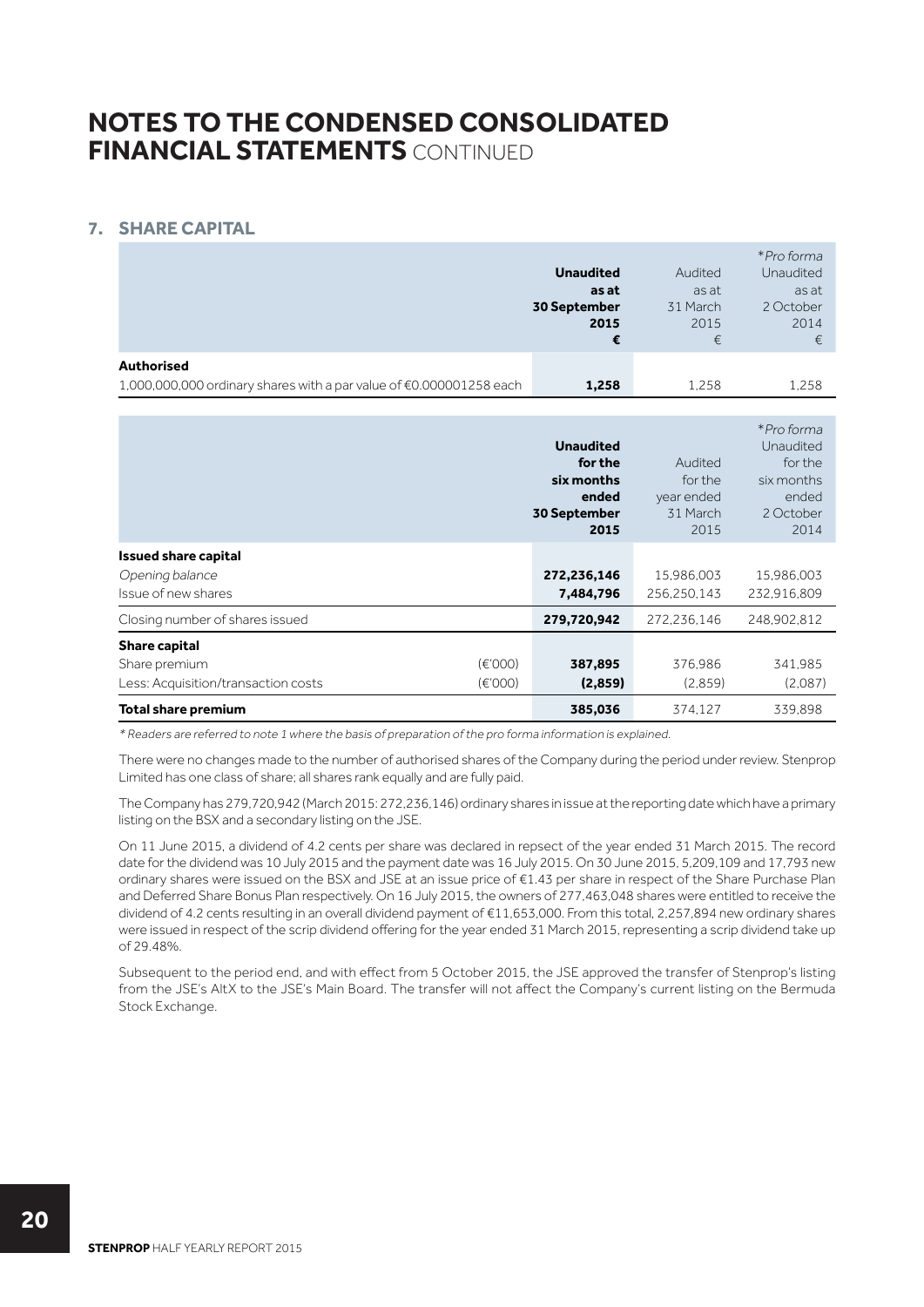## **8. INVESTMENT PROPERTY**

The fair value of the consolidated investment properties at 30 September 2015 was €722,117,022 (31 March 2015: €695,196,554). The carrying amount of investment property is the fair value of the property as determined by registered independent appraisers having an appropriate recognised professional qualification and recent experience in the location and category of the property being valued ("valuers").

The fair value of each of the properties for the period ended 30 September 2015 was assessed by the valuers in accordance with the RICS standards and IFRS 13. The fair value represents the highest and best use.

The valuations performed by the independent valuers are reviewed internally by senior management. This includes discussions of the assumptions used by the external valuers, as well as a review of the resulting valuations.

Discussions of the valuations process and results are held between the senior management and the external valuers on a biannual basis. The Audit Committee reviews and approves the valuation results.

The valuation techniques used are consistent with IFRS13 and use significant "unobservable" inputs. There have been no changes in valuation techniques since the prior year.

There are interrelationships between all these unobservable inputs as they are determined by the market conditions. The effect of an increase in more than one unobservable input would be to magnify the impact on the valuation. The impact on the valuation will be mitigated by the interrelationship of two unobservable inputs moving in the opposite directions e.g. an increase in rent may be offset by an increase in yield, resulting in no net impact on the valuation. Expected vacancy rates may impact the yield with higher vacancy rates resulting in higher yield. All revenue is derived from the underlying tenancies given on the investment properties.

The key unobservable inputs used in the valuation of the Group's investment properties at 30 September 2015 are detailed in the table below:

| Combined portfolio<br>(including share of jointly<br>controlled entities) | $%$ of<br>portfolio<br>by market<br>value<br>(%) | <b>Market</b><br>value<br>30 Sep<br>2015 | (€'000) Properties | Area<br>(sqm)              | <b>Annualised</b><br>gross<br>rental<br>income<br>$(\epsilon m)$ | <b>Net</b><br>initial<br><b>vield</b><br>(Weighted<br>average)<br>(%) | Weighted<br>average<br>lease<br>length<br>by rental<br>(years) | <b>Voids</b><br>(by gross)<br>rental<br>Income)<br>(% ) |
|---------------------------------------------------------------------------|--------------------------------------------------|------------------------------------------|--------------------|----------------------------|------------------------------------------------------------------|-----------------------------------------------------------------------|----------------------------------------------------------------|---------------------------------------------------------|
| UK<br>Germany<br>Switzerland                                              | 39<br>25<br>18                                   | 346,494<br>218,802<br>156,821            | 14<br>22<br>13     | 73,737<br>80,528<br>48,506 | 22.2<br>13.3<br>10.2                                             | 5.43<br>5.21<br>3.57                                                  | 6.6<br>5.7<br>4.3                                              | 1.9<br>5.9<br>5.5                                       |
| Sub-total                                                                 | 81                                               | 722,117                                  | 49                 | 202,771                    | 45.7                                                             | 4.96                                                                  | 6.0                                                            | 3.9                                                     |
| Share of joint ventures<br>and associates                                 | 19                                               | 164,505                                  | 6                  | 49,415                     | 11.2                                                             | 5.42                                                                  | 5.6                                                            | 1.2 <sub>2</sub>                                        |
| <b>Total</b>                                                              | 100                                              | 886,622                                  | 55                 | 252,186                    | 56.9                                                             | 5.17                                                                  | 5.9                                                            | 3.3                                                     |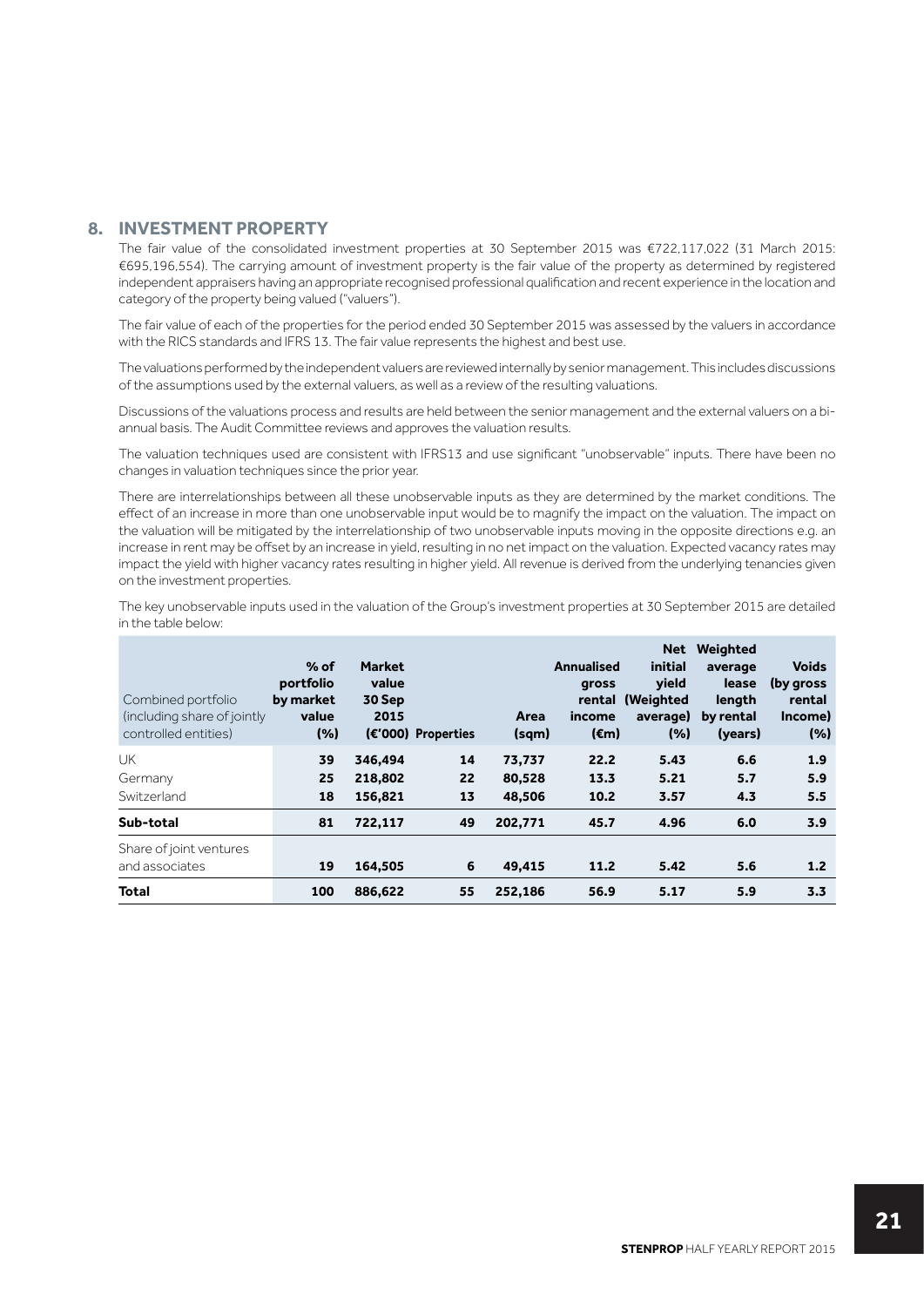## **8. INVESTMENT PROPERTY CONTINUED**

|                                                             |                     |          | *Pro forma |
|-------------------------------------------------------------|---------------------|----------|------------|
|                                                             | <b>Unaudited</b>    | Audited  | Unaudited  |
|                                                             | as at               | as at    | as at      |
|                                                             | <b>30 September</b> | 31 March | 2 October  |
|                                                             | 2015                | 2015     | 2014       |
|                                                             | €'000               | €'000    | €'000      |
| Opening balance                                             | 695,196             | 33.281   | 35.239     |
| Properties acquired through the acquisition of subsidiaries | 24,485              | 661.151  | 577.545    |
| Capitalised expenditure                                     | 2,417               | 3.414    |            |
| Disposals through the sale of property                      | -                   | (65.273) |            |
| Foreign exchange movement in foreign operations             | (11, 963)           | 44.667   |            |
| Net fair value gains on investment property                 | 11,982              | 17.956   | 1.305      |
| <b>Closing balance</b>                                      | 722,117             | 695.196  | 614.089    |

\* Readers are referred to note 1 where the basis of preparation of the pro forma information is explained.

## **Acquisitions**

The acquisition of a retail centre known as Hermann Quartier for a purchase price of €22.7 million completed on 24 August 2015. The property is on a high street location of Berlin's central suburb of Neukölln with excellent public transport links, including an underground station inside the shopping centre. The acquisition was financed 50% by debt at an all-in interest rate of 1.42% per annum. The return on equity on this investment exceeded 7.5% per annum at inception.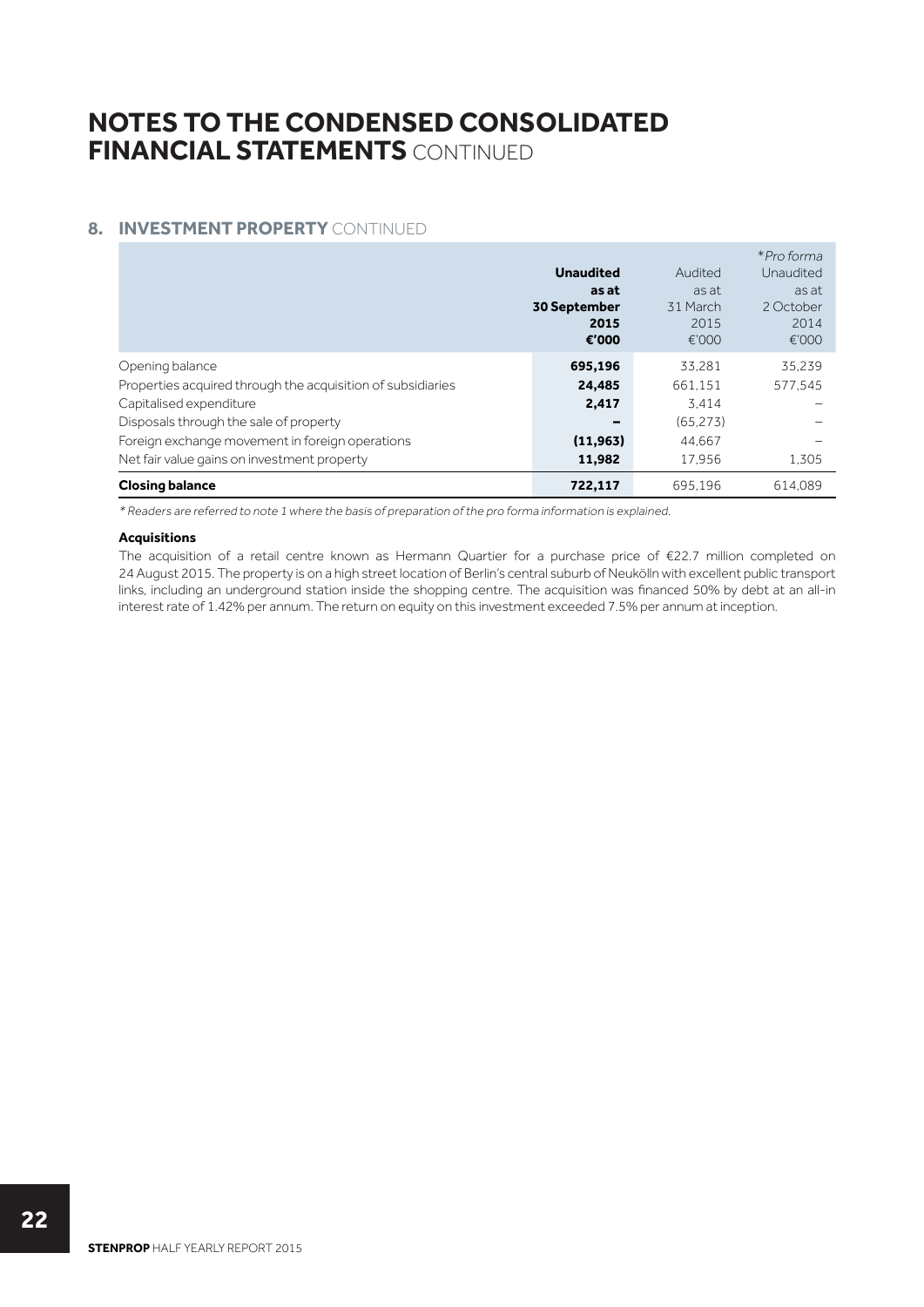## **9. INVESTMENT IN ASSOCIATES**

### **Details of the Group's associates at the end of the reporting period are as follows:**

|                                                         | <b>Place of</b><br>incorporation | <b>Principal</b><br>activity | % equity<br>owned by<br>subsidiary |
|---------------------------------------------------------|----------------------------------|------------------------------|------------------------------------|
| Stenham European Shopping Centre Fund Limited ("SESCF") | <b>Guernsey</b>                  | <b>Fund</b>                  | 28.42                              |
| Stenham Berlin Residential Fund Limited                 | <b>Guernsey</b>                  | <b>Fund</b>                  | 10.44                              |

28.16% of the investment in the underlying property is held through Stenham European Shopping Centre Fund Limited ("SESCF"), and 0.26% of the property investment is held via a wholly-owned subsidiary, Leatherback Property Holdings Limited incorporated in BVI.

### **Summarised financial information in respect of the Group's associates is set out below**

|                                                                                                                                                                                                                                               | <b>Total</b><br>30 September<br>2015<br>€'000 | Total<br>31 March<br>2015<br>€'000         |
|-----------------------------------------------------------------------------------------------------------------------------------------------------------------------------------------------------------------------------------------------|-----------------------------------------------|--------------------------------------------|
| Non-current assets<br>Current assets<br>Non-current liabilities<br>Current liabilities                                                                                                                                                        | 318,760<br>14,171<br>(161, 636)<br>(3, 197)   | 328.121<br>16.903<br>(160.288)<br>(11,662) |
| Equity attributable to owners of the company                                                                                                                                                                                                  | 168,098                                       | 173,074                                    |
| Revenue                                                                                                                                                                                                                                       | 10,000                                        | 22,281                                     |
| (Loss)/profit from continuing operations and total comprehensive income                                                                                                                                                                       | (3,351)                                       | 5.599                                      |
| Reconciliation of the above summarised financial information to the carrying amount<br>of the interest in the associates recognised in the financial statements:                                                                              |                                               |                                            |
| Opening balance<br>Reclassification of associate as joint venture<br>Share in associates acquired during the period<br>Share of associates profit<br>Distribution received from associates<br>Foreign exchange movement in foreign operations | 39,652<br>(41)<br>365<br>(1,016)<br>(875)     | 41.146<br>456<br>(1.960)<br>10             |
| <b>Closing balance</b>                                                                                                                                                                                                                        | 38,085                                        | 39.652                                     |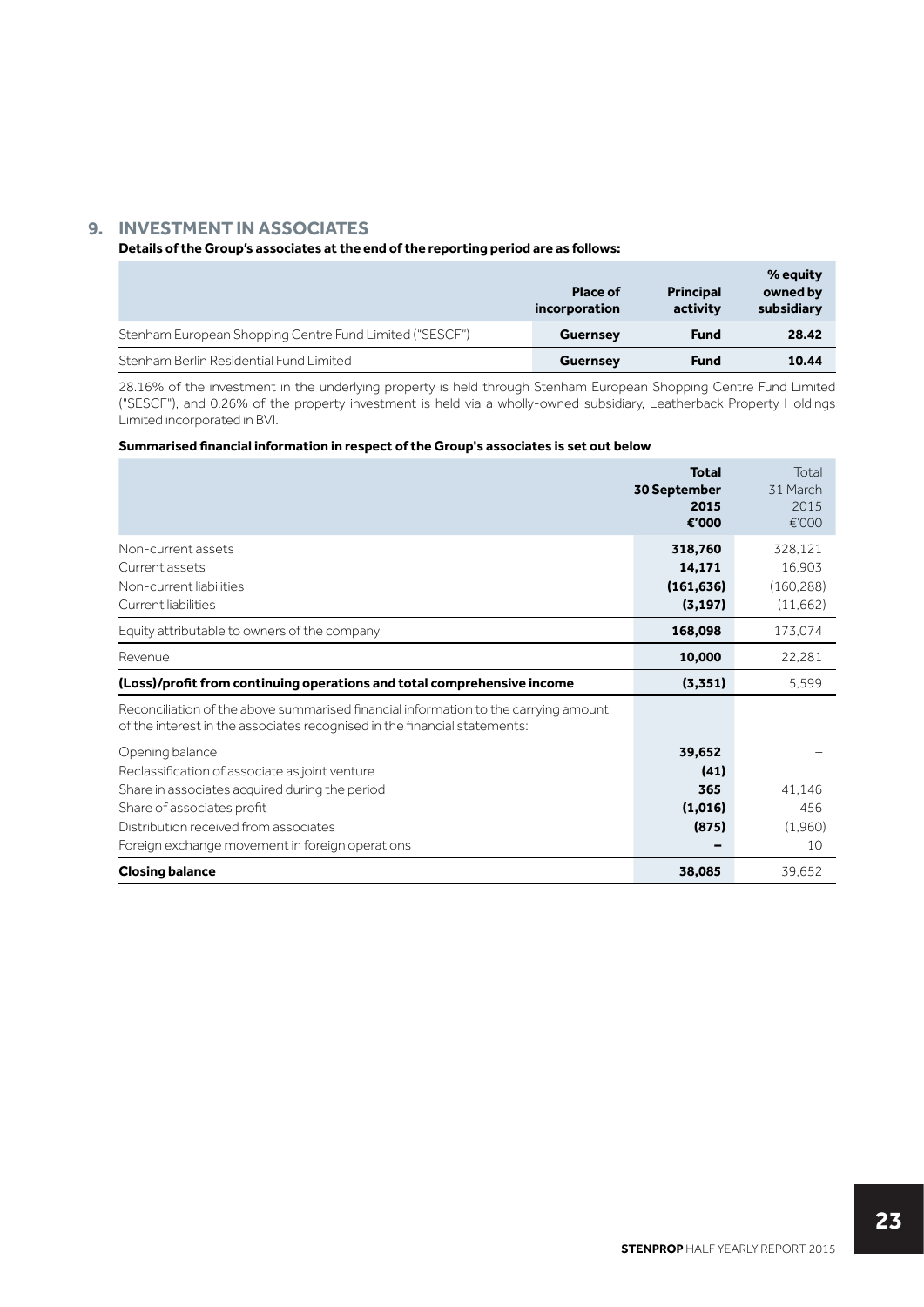## **10. INVESTMENT IN JOINT VENTURES**

### **Details of the Group's joint ventures at the end of the reporting period are as follows:**

|                             | Place of<br>incorporation | <b>Principal</b><br>activity | % equity<br>owned by<br>subsidiary |
|-----------------------------|---------------------------|------------------------------|------------------------------------|
| Elysion S.A.                | Luxembourg                | <b>Holding</b><br>Company    | 50                                 |
| Stenpark Management Limited | <b>Guernsey</b>           | <b>Management</b><br>Company | 50                                 |
| Stenprop Argyll Limited     | <b>BVI</b>                | <b>Holding</b><br>Company    | 50                                 |

**Summarised financial information in respect of the Group's joint ventures is set out below**

|                                                                                                                                                             | <b>Total</b><br>30 September<br>2015<br>€'000 | Total<br>31 March<br>2015<br>€'000 |
|-------------------------------------------------------------------------------------------------------------------------------------------------------------|-----------------------------------------------|------------------------------------|
| Investment property                                                                                                                                         | 145,009                                       | 33.563                             |
| Net working capital                                                                                                                                         | 953                                           | 140                                |
| <b>Assets</b>                                                                                                                                               | 145,962                                       | 33,703                             |
| <b>Bank loans</b>                                                                                                                                           | (73, 695)                                     | (23, 776)                          |
| Shareholder loan third party                                                                                                                                | (25, 494)                                     |                                    |
| Shareholder Ioan Group                                                                                                                                      | (39, 214)                                     | (13, 524)                          |
| Deferred tax                                                                                                                                                | (196)                                         | (153)                              |
| Financial liability                                                                                                                                         | (1, 973)                                      | (1,268)                            |
| <b>Liabilities</b>                                                                                                                                          | (140, 572)                                    | (38, 721)                          |
| Net assets/(liabilities) of joint ventures                                                                                                                  | 5,390                                         | (5.018)                            |
| Net assets of joint ventures excluding loans due to Group                                                                                                   | 44,605                                        | 8.506                              |
| Revenue                                                                                                                                                     | 4,548                                         | 2.796                              |
| Profit from continuing operations and total comprehensive income excluding interest<br>due to Group                                                         | 11,720                                        | 1.314                              |
| Share of joint ventures profit due to the Group                                                                                                             | 6,410                                         | 778                                |
| Reconciliation of the above summarised financial information to the carrying amount<br>of the interest recognised in the consolidated financial statements: |                                               |                                    |
| Opening balance                                                                                                                                             | 8,506                                         |                                    |
| Reclassification of associate to joint venture                                                                                                              | 41                                            |                                    |
| Share in joint ventures acquired during the period                                                                                                          | 25,494                                        | 8.948                              |
| Share of joint venture profit                                                                                                                               | 6,410                                         | 778                                |
| Distribution received from joint venture                                                                                                                    | (690)                                         | (1,220)                            |
| Foreign exchange movement in foreign operations                                                                                                             | (151)                                         |                                    |
| <b>Closing balance</b>                                                                                                                                      | 39.610                                        | 8.506                              |

On 20 May 2015, the Group acquired a 50% interest in Regent Arcade House Holdings Limited ("RAHHL"), which owns the property known as 25 Argyll Street. The acquisition cost of this interest was £18.9 million which was based on a valuation of the property of £75 million. RAHHL refinanced the property with an interest-only bank loan of £37.5 million at an all-in rate of 2.974% per annum, with a term of five years.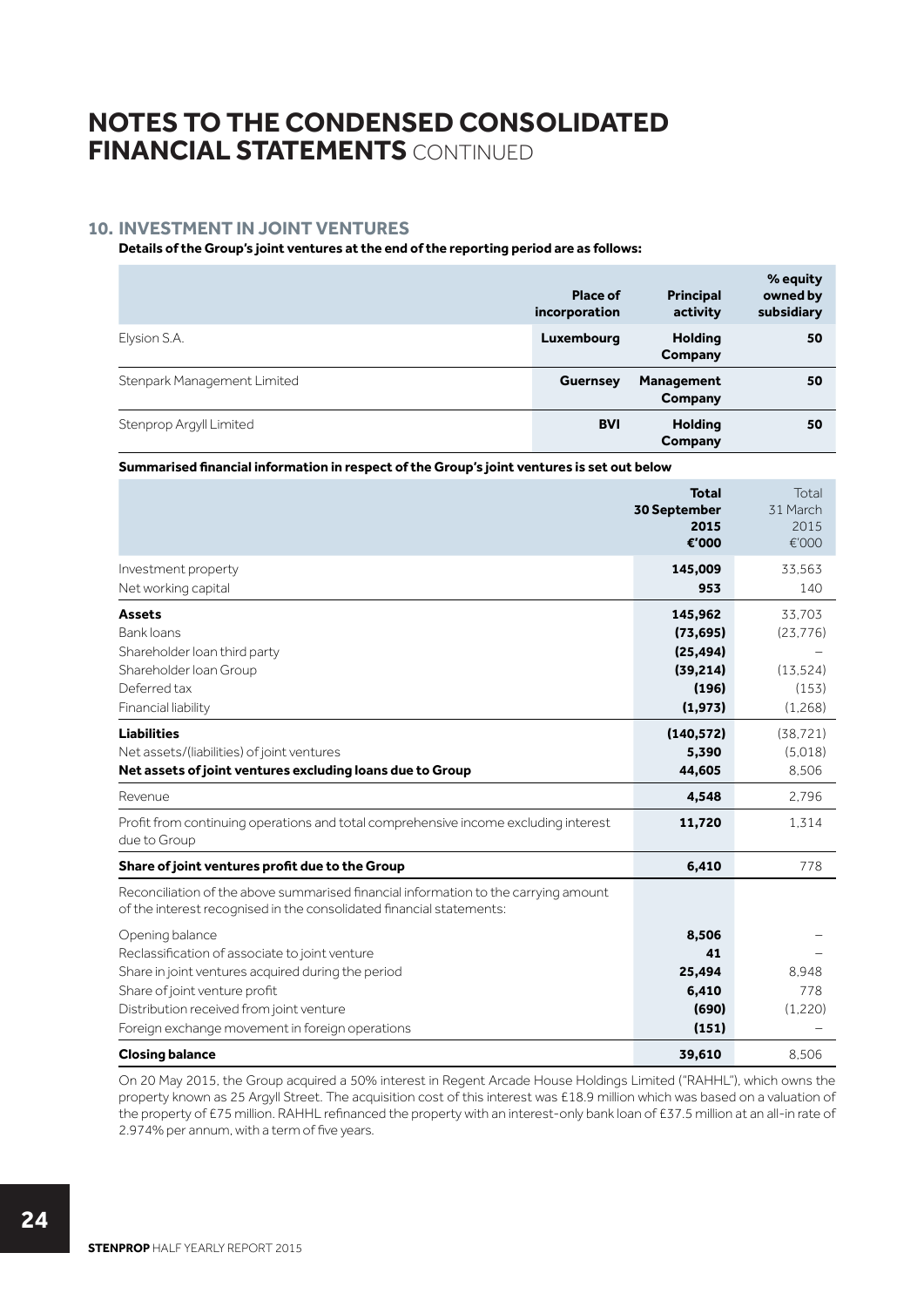## **11. BORROWINGS**

|                                                 | <b>Unaudited</b><br>30 September<br>2015<br>€'000 | Audited<br>31 March<br>2015<br>€'000 |
|-------------------------------------------------|---------------------------------------------------|--------------------------------------|
| Opening balance                                 | 364,931                                           | 12,586                               |
| Acquisitions                                    | 11,050                                            | 313.643                              |
| Loan repayments                                 | (29, 874)                                         | (17, 774)                            |
| New loans                                       | 37,143                                            | 40.453                               |
| Amortisation of loan                            | (5,055)                                           | (5.416)                              |
| New transaction fees                            | (898)                                             | (622)                                |
| Amortisation of transaction fees                | 167                                               | 22                                   |
| Foreign exchange movement in foreign operations | (6,025)                                           | 22,039                               |
| <b>Total borrowings</b>                         | 371,439                                           | 364,931                              |
| Amount due for settlement within 12 months      | 10,791                                            | 68.058                               |
| Amount due for settlement between 1 to 3 years  | 214,276                                           | 232,201                              |
| Amount due for settlement between 3 to 5 years  | 137,372                                           | 56,132                               |
| Amount due for settlement after 5 years         | 9,000                                             | 8.540                                |
|                                                 | 371,439                                           | 364.931                              |

The facilities are secured by debentures and legal charges over the properties to which they correspond. There is no crosscollaterisation of the facilities.

| Property/portfolio                                                                                      | <b>Property</b><br>value<br>€'000 | Loan<br><b>Value</b><br>€'000        | Loan to<br>value<br>% | Weighted<br>average<br>interest<br>rate<br>% | Weighted<br>average<br>duration to<br>expiry<br>(years) |
|---------------------------------------------------------------------------------------------------------|-----------------------------------|--------------------------------------|-----------------------|----------------------------------------------|---------------------------------------------------------|
| United Kingdom<br>Switzerland<br>Germany                                                                | 346,495<br>156,820<br>218,802     | (146, 654)<br>(88, 817)<br>(135,968) | 42.3<br>56.6<br>62.1  | 3.22<br>2.80<br>2.12                         | 4.10<br>1.50<br>2.13                                    |
| <b>Total</b>                                                                                            | 722,117                           | (371, 439)                           | 51.4                  | 2.72                                         | 2.76                                                    |
| Held in associate and joint venture:<br>Stenprop Argyll Limited<br>Nova Eventis<br>Care Homes Portfolio | 55,634<br>75,313<br>33,558        | (25,098)<br>(45, 123)<br>(23, 499)   | 45.1<br>57.8<br>70.0  | 2.97<br>4.00<br>2.61                         | 4.64<br>0.82<br>2.86                                    |
| Potfolio total<br>Less minority interest                                                                | 886,622<br>(6,217)                | (465,159)<br>4,327                   | -<br>-                |                                              |                                                         |
| Portfolio total (excluding minorities)                                                                  | 880,405                           | (460,832)                            | 52.2                  | 2.86                                         | 2.79                                                    |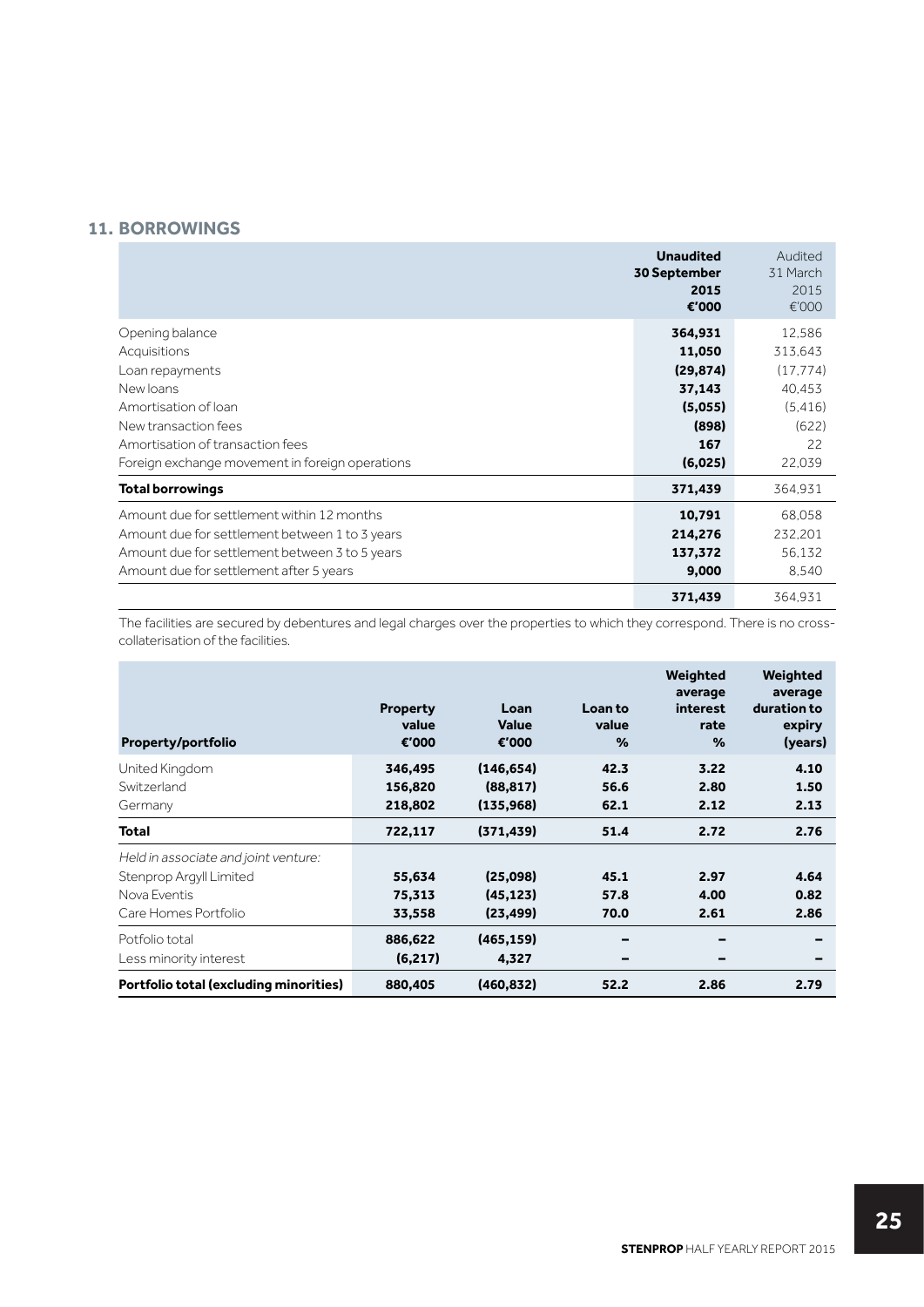## **12. FINANCIAL RISK MANAGEMENT**

The Group is exposed to a variety of financial risks including market risk, credit risk and liquidity risk. The overall risk management strategy seeks to minimise the potential adverse effects on the Group's financial performance. Certain risk exposures are hedged via the use of financial derivatives. The risks faced by the Group have not significatly changed compared to those disclosed in the consolidated financial statements for the year ended 31 March 2015.

### **Fair value of financial instruments**

The following table summarises the Group's financial assets and liabilities into categories required by IFRS7 Financial instruments disclosures. The directors consider that the carrying amounts of financial assets and financial liabilities recorded at amortised cost in the financial statements approximate their fair values.

|                              | <b>Held at</b><br>fair value<br>through other<br>comprehensive<br>income<br>€'000 | <b>Held at</b><br>fair value<br>through<br>profit and loss<br>€'000 | <b>Held at</b><br>amortised<br>cost<br>€'000 | <b>Total</b><br>carrying<br>amount<br>30 September<br>2015<br>€'000 |
|------------------------------|-----------------------------------------------------------------------------------|---------------------------------------------------------------------|----------------------------------------------|---------------------------------------------------------------------|
| 30 September 2015            |                                                                                   |                                                                     |                                              |                                                                     |
| <b>Financial assets</b>      |                                                                                   |                                                                     |                                              |                                                                     |
| Cash and cash equivalents    |                                                                                   |                                                                     | 45,420                                       | 45,420                                                              |
| Accounts receivable          |                                                                                   |                                                                     | 2,362                                        | 2,362                                                               |
| Other debtors                |                                                                                   |                                                                     | 9,759                                        | 9,759                                                               |
|                              |                                                                                   |                                                                     | 57,541                                       | 57,541                                                              |
| <b>Financial liabilities</b> |                                                                                   |                                                                     |                                              |                                                                     |
| Loans                        |                                                                                   |                                                                     | 371,439                                      | 371,439                                                             |
| Other loans and interest     |                                                                                   |                                                                     | 23                                           | 23                                                                  |
| Interest rate swaps          |                                                                                   | 5,362                                                               |                                              | 5,362                                                               |
| Accounts payable             |                                                                                   | -                                                                   | 18,441                                       | 18,441                                                              |
|                              |                                                                                   | 5,362                                                               | 389,903                                      | 395,265                                                             |

|                              | Held at<br>fair value<br>through other<br>comprehensive<br>income<br>€'000 | Held at<br>fair value<br>through<br>profit and loss<br>€'000 | Held at<br>amortised<br>cost<br>€'000 | Total<br>carrying<br>amount<br>31 March<br>2015<br>€'000 |
|------------------------------|----------------------------------------------------------------------------|--------------------------------------------------------------|---------------------------------------|----------------------------------------------------------|
| 31 March 2015                |                                                                            |                                                              |                                       |                                                          |
| <b>Financial assets</b>      |                                                                            |                                                              |                                       |                                                          |
| Cash and cash equivalents    |                                                                            |                                                              | 80,430                                | 80,430                                                   |
| Accounts receivable          |                                                                            |                                                              | 2.634                                 | 2.634                                                    |
| Other debtors                |                                                                            |                                                              | 3.910                                 | 3.910                                                    |
|                              |                                                                            |                                                              | 86.974                                | 86,974                                                   |
| <b>Financial liabilities</b> |                                                                            |                                                              |                                       |                                                          |
| Loans                        |                                                                            |                                                              | 364.931                               | 364,931                                                  |
| Other loans and interest     |                                                                            |                                                              | 23                                    | 23                                                       |
| Interest rate swaps          | 519                                                                        | 5.862                                                        |                                       | 6.381                                                    |
| Accounts payable             |                                                                            |                                                              | 18,157                                | 18,157                                                   |
|                              | 519                                                                        | 5,862                                                        | 383.111                               | 389,492                                                  |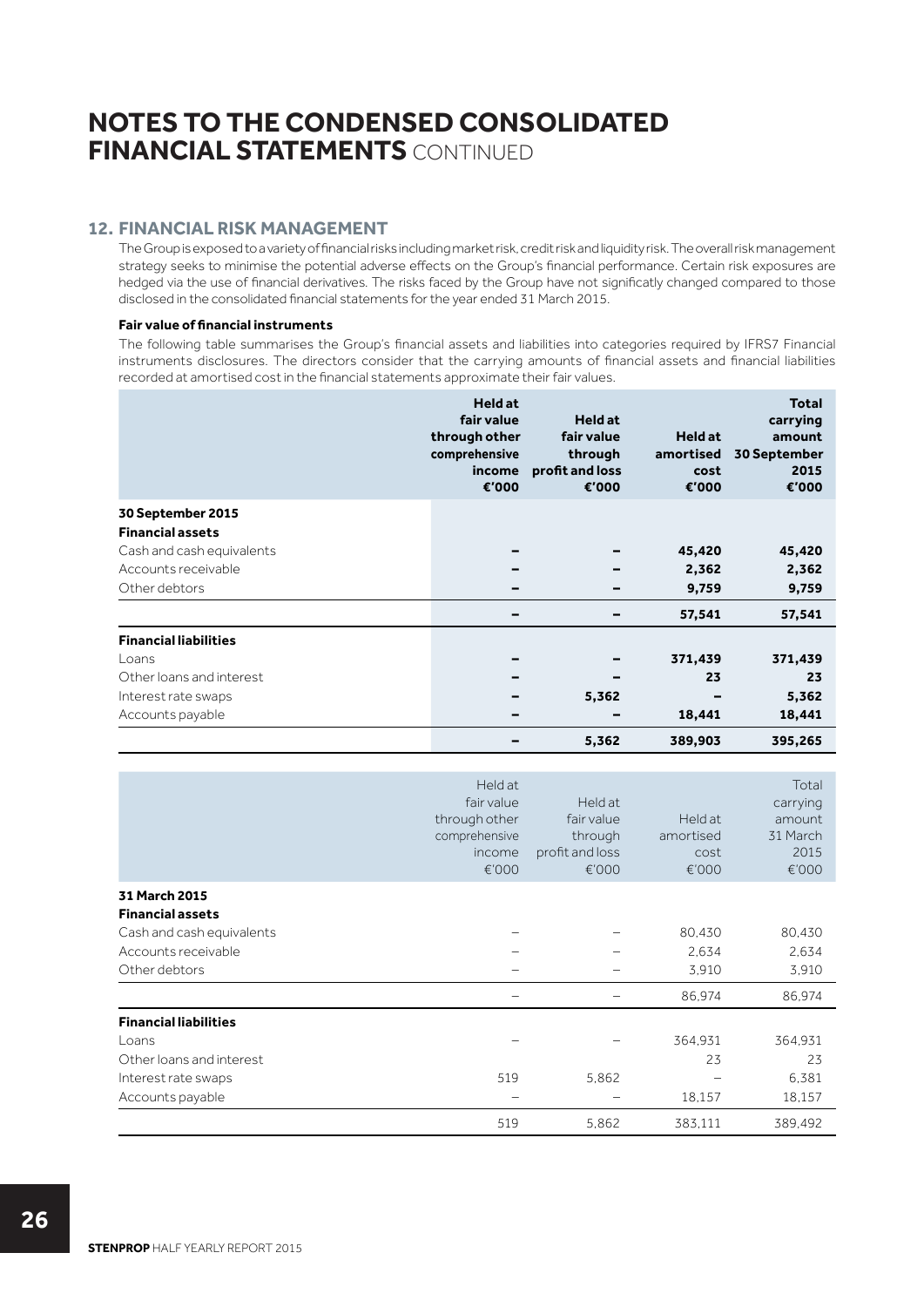## **12. FINANCIAL RISK MANAGEMENT** CONTINUED

## **Fair value hierarchy**

The table below analyses the Group's financial instruments carried at fair value, by valuation method. The different levels have been defined as follows:

Level 1: quoted prices (unadjusted) in active markets for identical assets or liabilities.

Level 2: inputs other than quoted prices included within Level 1 that are observable for the asset or liability, either directly (i.e. as prices) or indirectly (i.e. derived from prices).

Level 3: inputs for the asset or liability that are not based on observable market data (unobservable inputs).

|                                                         | <b>Total financial</b><br><b>instruments</b><br>recognised<br>at fair value<br>€'000 | <b>Designated</b><br>at fair value<br>Level 1<br>€'000 | Level <sub>2</sub><br>€'000 | Level 3<br>€'000 |
|---------------------------------------------------------|--------------------------------------------------------------------------------------|--------------------------------------------------------|-----------------------------|------------------|
| 30 September 2015                                       |                                                                                      |                                                        |                             |                  |
| <b>Assets</b><br>Investment properties                  | 722,117                                                                              |                                                        |                             | 722,117          |
| <b>Total assets</b>                                     | 722,117                                                                              |                                                        |                             | 722,117          |
| <b>Liabilities</b><br>Derivative financial liabilities  | 5,362                                                                                |                                                        | 5,362                       |                  |
| <b>Total liabilities</b>                                | 5,362                                                                                |                                                        | 5,362                       |                  |
| 31 March 2015<br><b>Assets</b><br>Investment properties | 695,196                                                                              |                                                        | -                           | 695,196          |
| <b>Total assets</b>                                     | 695,196                                                                              |                                                        |                             | 695,196          |
| Liabilities                                             |                                                                                      |                                                        |                             |                  |
| Derivative financial liabilities                        | 6,381                                                                                | -                                                      | 6,381                       |                  |
| <b>Total liabilities</b>                                | 6.381                                                                                |                                                        | 6.381                       |                  |

#### **Details of changes in valuation techniques**

There have been no significant changes in valuation techniques during the period under review.

#### **Significant transfers between Level, 1 Level 2 and Level 3**

There have been no significant transfers during the period under review.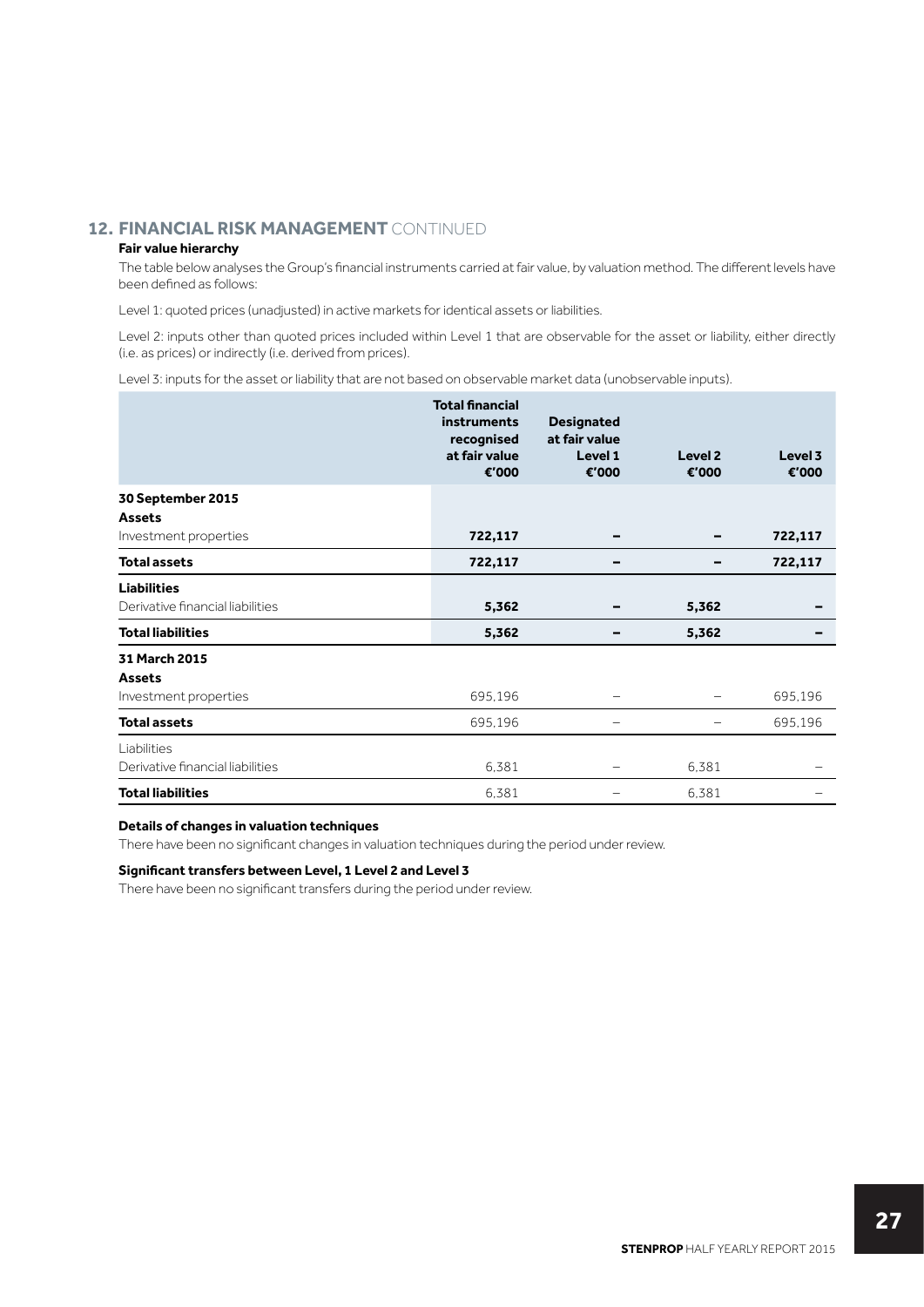## **13. RELATED PARTY TRANSACTIONS**

Parties are considered related if one party has control, joint control or significant influence over the other party in making financial and operating decisions. Transactions with related parties are made on terms equivalent to those that prevail in an arm's length transaction.

Other than those further referred to below, there were no other related party transactions during the period ended 30 September 2015.

#### **Share Incentive Plans**

| <b>Executive directors</b> | <b>Deferred Share</b><br><b>Bonus Plan</b><br>€ | <b>Number of shares</b> | <b>Share Purchase</b><br><b>Plan Loans</b><br>€ | <b>Number of shares</b> |
|----------------------------|-------------------------------------------------|-------------------------|-------------------------------------------------|-------------------------|
| Paul Arenson               | 256,350                                         | 179,266                 | 3,813,333                                       | 2,666,667               |
| Patsy Watson               | 205,080                                         | 143,413                 | 3,122,166                                       | 2,183,333               |
| Neil Marais                | 20,508                                          | 14.341                  | 157,912                                         | 110,428                 |
|                            | 481,938                                         | 337,020                 | 7,093,411                                       | 4,960,428               |

### **Deferred Share Bonus Plan**

Share options vest in three equal tranches. The first tranche of 125,353 shares was granted on 10 June 2015 and vested on 11 June 2015. Subsequent tranches will vest in accordance with the rules of the Deferred Share Bonus Plan on 31 March 2016 and 31 March 2017.

On 30 June, Neil Marais, an executive director of Stenprop, exercised options on 4,780 shares for a total value of €6,835.

### **Share Purchase Plan**

Shares were issued on 30 June 2015 in relation to the Share Purchase Plan. All three executive directors listed above took their full entitlement of shares under the Share Purchase Plan, as detailed above. At the same date loans were advanced by Stenprop to the participants.

Loans advanced under the Share Purchase Plan are interest-bearing at a rate equal to the average interest rate incurred by the Group from time to time. Interest is payable six-monthly in arrear. Loans are repayable within 30 days of cessation of employment (unless the participant ceases employment in circumstances beyond his or her control, in which case the loan is repayable within 12 months), and must in all circumstances be repaid in 10 years. All dividends paid to such employees (or their nominees) by virtue of their shareholding, must first be utilised to discharge any interest outstanding in terms of the loan advanced in terms of the Share Purchase Plan.

### **Director share dealings**

Other than to elect to receive a scrip dividend in accordance with the circular issued to shareholders on 19 June 2015, no directors have had dealings in the shares of the Company in the period.

### **Acquisition of 25 Argyll Street**

During the period, the Group acquired a 50% interest in Regent Arcade House Holdings Limited ("RAHHL"), which owns the property known as 25 Argyll Street. The acquisition cost of this interest was £18.9 million. Both the vendor and RAHHL were, and continue to be, managed by the Group and the Group will continue to earn property management fees for managing the 50% currently owned by a third party.

## **14. EVENTS AFTER THE REPORTING PERIOD**

The JSE approved the transfer of the Company's listing from AltX to the Main Board with effect from 5 October 2015. The transfer will not affect the Company's current listing on the Bermuda Stock Exchange.

The purchase of the Victoria Shopping Centre for €20.6 million was notarised on 18 June 2015 and completed on 24 November 2015. The property is located in the Lichtenberg district of Berlin, approximately 15 minutes by underground from the city centre and is comprised of two buildings. The investment is anchored by Kaufland (a hypermarket chain) on a new 17-year lease. The return on equity on this investment exceeded 8% per annum at inception.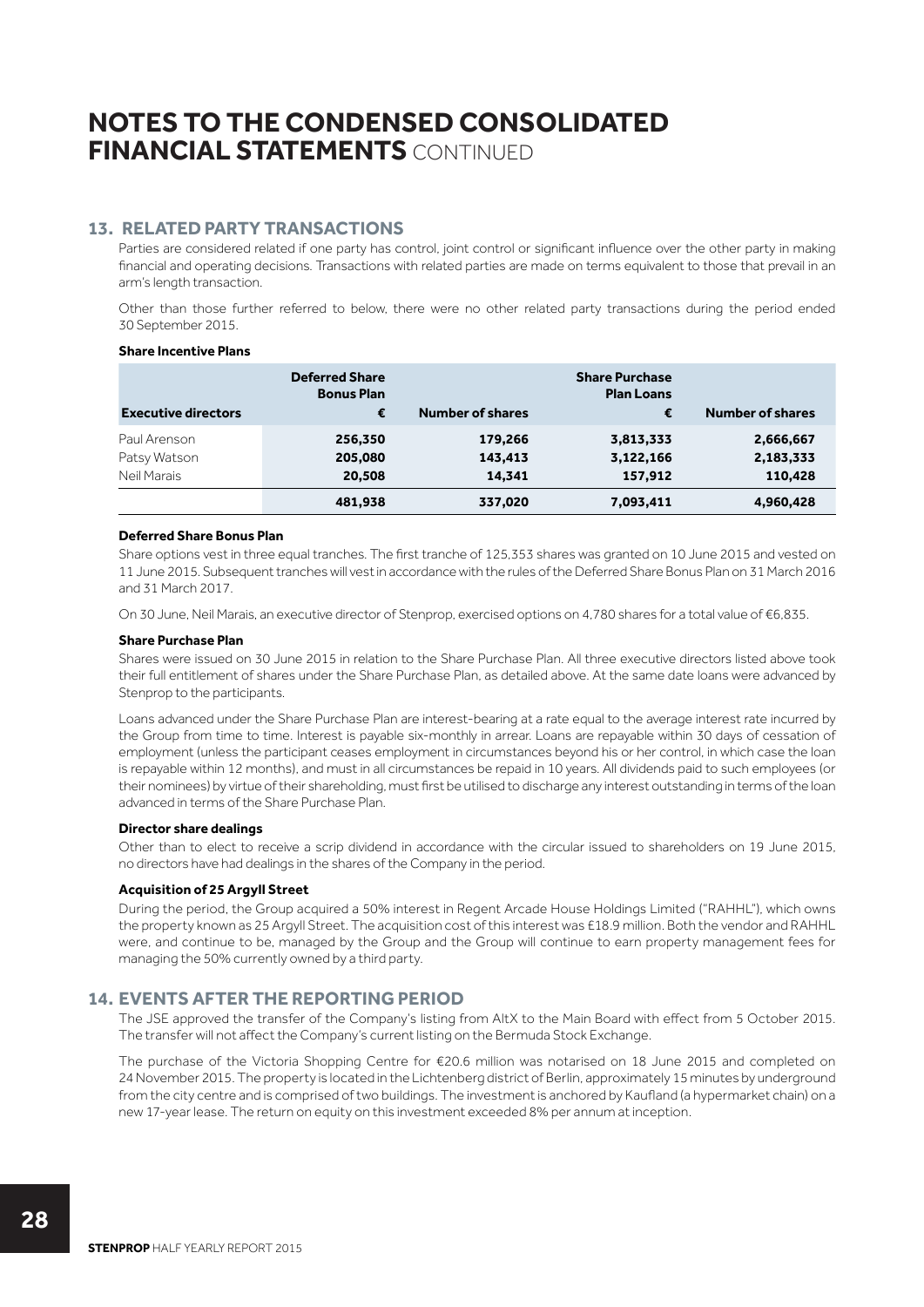## **CORPORATE INFORMATION**

### **REGISTERED OFFICE OF THE COMPANY**

Stenprop Limited (Registration number 47031) 20 Reid Street 3rd Floor, Williams House Hamilton, HM11 Bermuda

### **COMPANY SECRETARY**

Apex Corporate Services Ltd. (Registration number 33832) 3rd Floor, Williams House 20 Reid Street Hamilton HM11, Bermuda (PO Box 2460 HM JX, Bermuda)

#### **JSE SPONSOR**

Java Capital 6A Sandown Valley Crescent Sandown Sandton, 2196 South Africa (PO Box 2087, Parklands, 2121)

### **SA TRANSFER SECRETARIES**

Computershare Investor Services (Proprietary) Limited (Registration number 2004/003647/07) 70 Marshall Street Johannesburg, 2001 South Africa

Correspondence address PO Box 61763 Marshalltown, 2107 South Africa

## **LEGAL ADVISORS**

Berwin Leighton Paisner LLP Adelaide House London Bridge London, EC4R 9HA United Kingdom

#### **POSTAL ADDRESS OF THE COMPANY**

Kingsway House Havilland Street St Peter Port, GY1 2QE Guernsey

## **SOUTH AFRICAN CORPORATE ADVISOR**

Java Capital Proprietary Limited (Registration number 2012/089864/07) 6A Sandown Valley Crescent Sandown Sandton, 2196 South Africa (PO Box 2087, Parklands, 2121)

### **BSX SPONSOR**

Appleby Securities (Bermuda) Ltd. (Registration number 25105) Canon's Court 22 Victoria Street Hamilton, HM12, Bermuda (Postal address the same as the physical address above)

#### **BERMUDIAN REGISTRARS**

Computershare Investor Services (Bermuda) Limited (Company number 41776) Corner House 20 Parliament Street Hamilton, HM12 Bermuda

Correspondence address 2nd Floor, Queensway House Hilgrove Street St. Helier Jersey JE1 1ES Channel Islands

### **AUDITORS**

Deloitte LLP Regency Court Glategny Esplanade St Peter Port, GY1 3HW, Guernsey Channel Islands